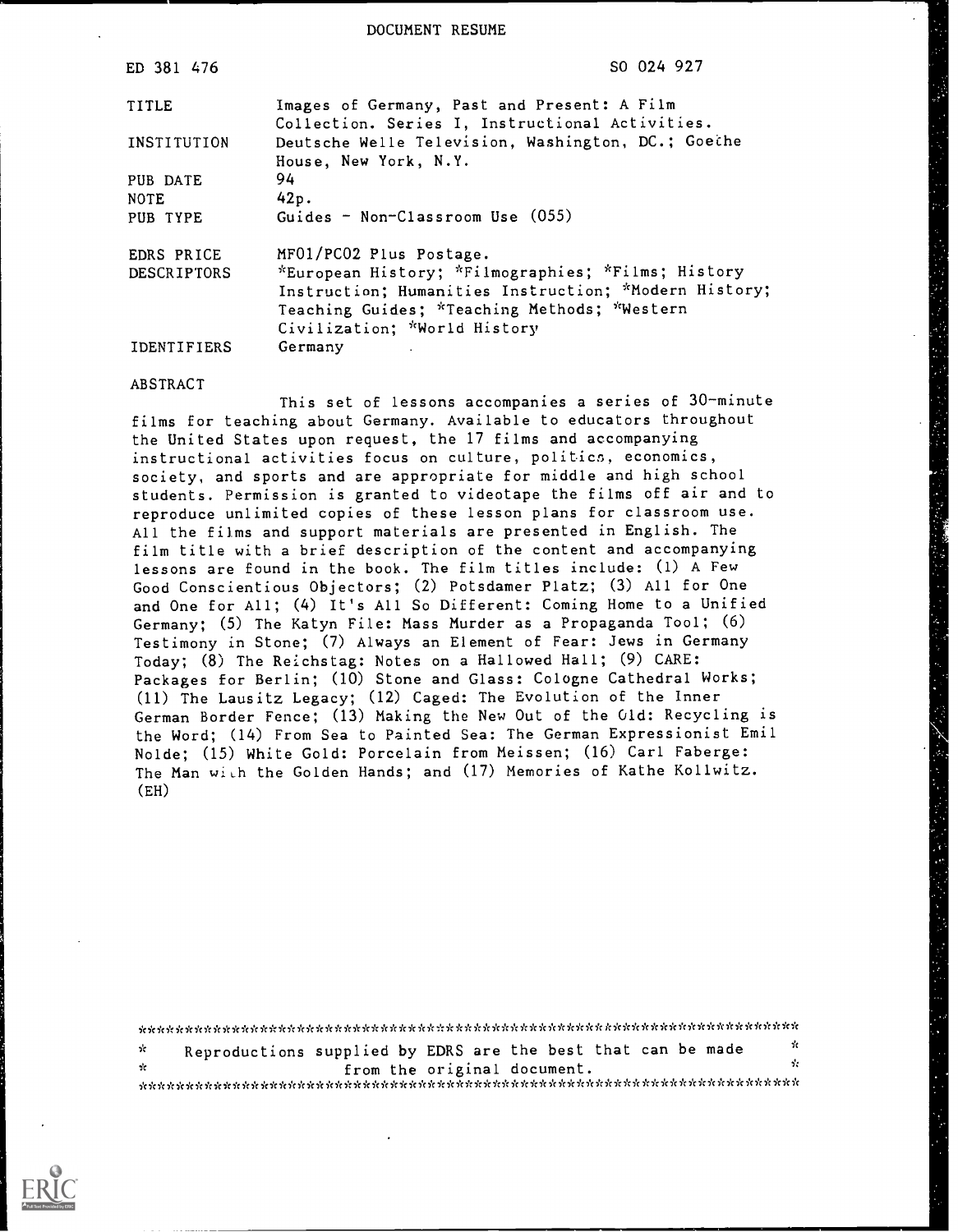.<br>. . .

 $\ddot{\phantom{1}}$ 

 $\mathcal{N}^{\text{max}}$  and  $\mathcal{N}^{\text{max}}$ 

 $\ddot{\phantom{a}}$ 

÷,

 $\frac{1}{2}$   $\frac{1}{2}$   $\frac{1}{2}$   $\frac{1}{2}$   $\frac{1}{2}$   $\frac{1}{2}$   $\frac{1}{2}$ 

A Film Collection SERIES I INSTRUCTIONAL ACTIVITIES



A COLLABORATIVE PROJECT OF

DEUTSCHE WELLE TELEVISION GOETHE HOUSE NEW YORK



U.S. DEARTMENT Of EDUCATION Office of Educational Research and Improvement EDUCATIONAL RESOURCES INFORMATION CENTER (ERIC)

This document has been reproduced as<br>(riceived from the person or organization)  $\frac{1}{2}$ <br>(originating it)

Minor changes have been made to improve the string of the string of the string of the string of the string of the string of the string of the string of the string of the string of the string of the string of the string of

Points of wire Or opinions slated in this docu-ment do not necessarily represent official OE RI position or pokey

.<br>אי אדמיני: מספר

"PERMISSION TO REPRODUCE THIS MATERIAL HAS BEEN GRANTED BY

MICHAEI NEASTWICH

INFORMATION CENTER (ERIC)" TO THE EDUCATIONAL RESOURCE;

*JEST COPY AVAILABLE*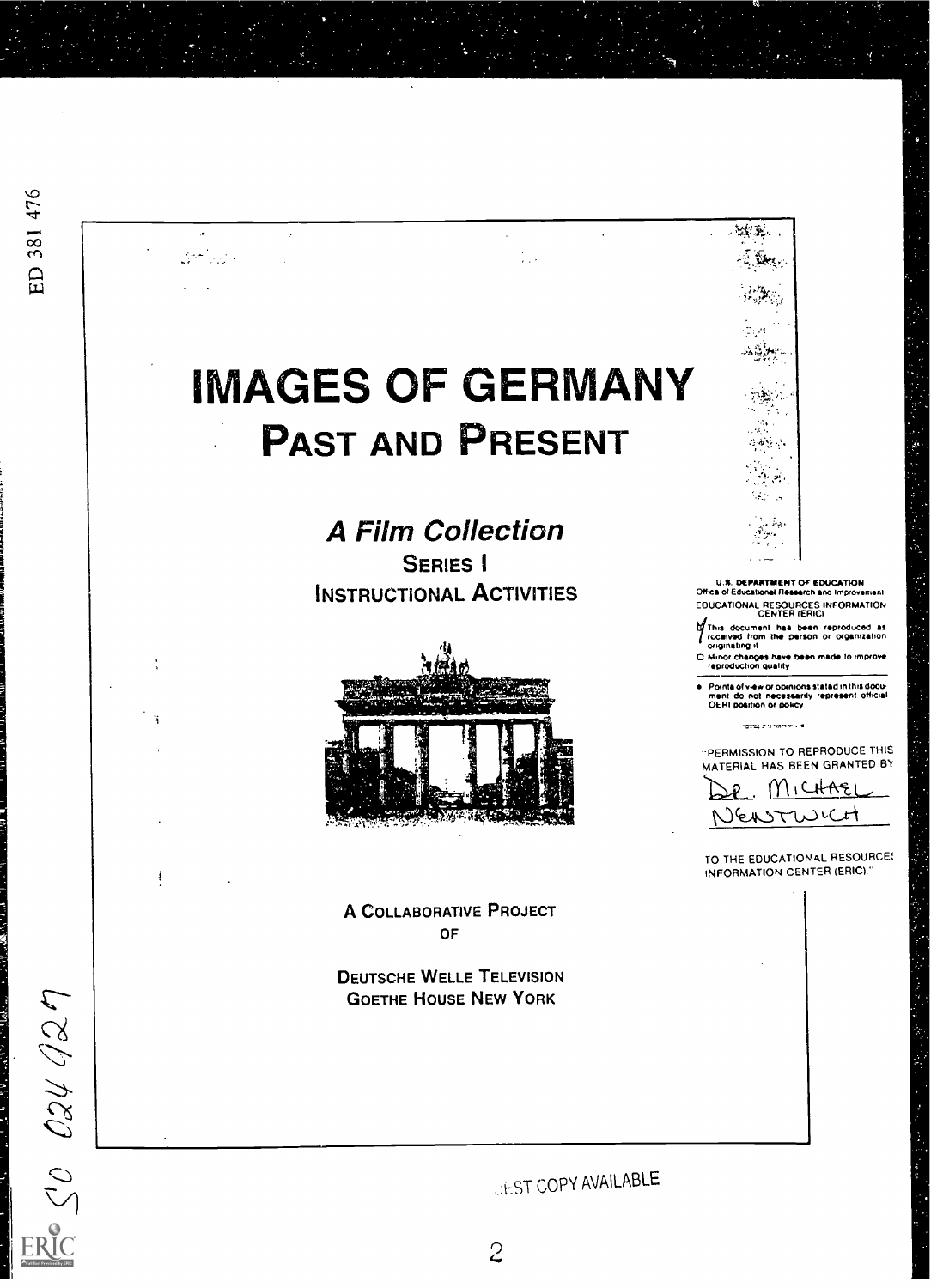# The Federal Republic of Germany



![](_page_2_Picture_2.jpeg)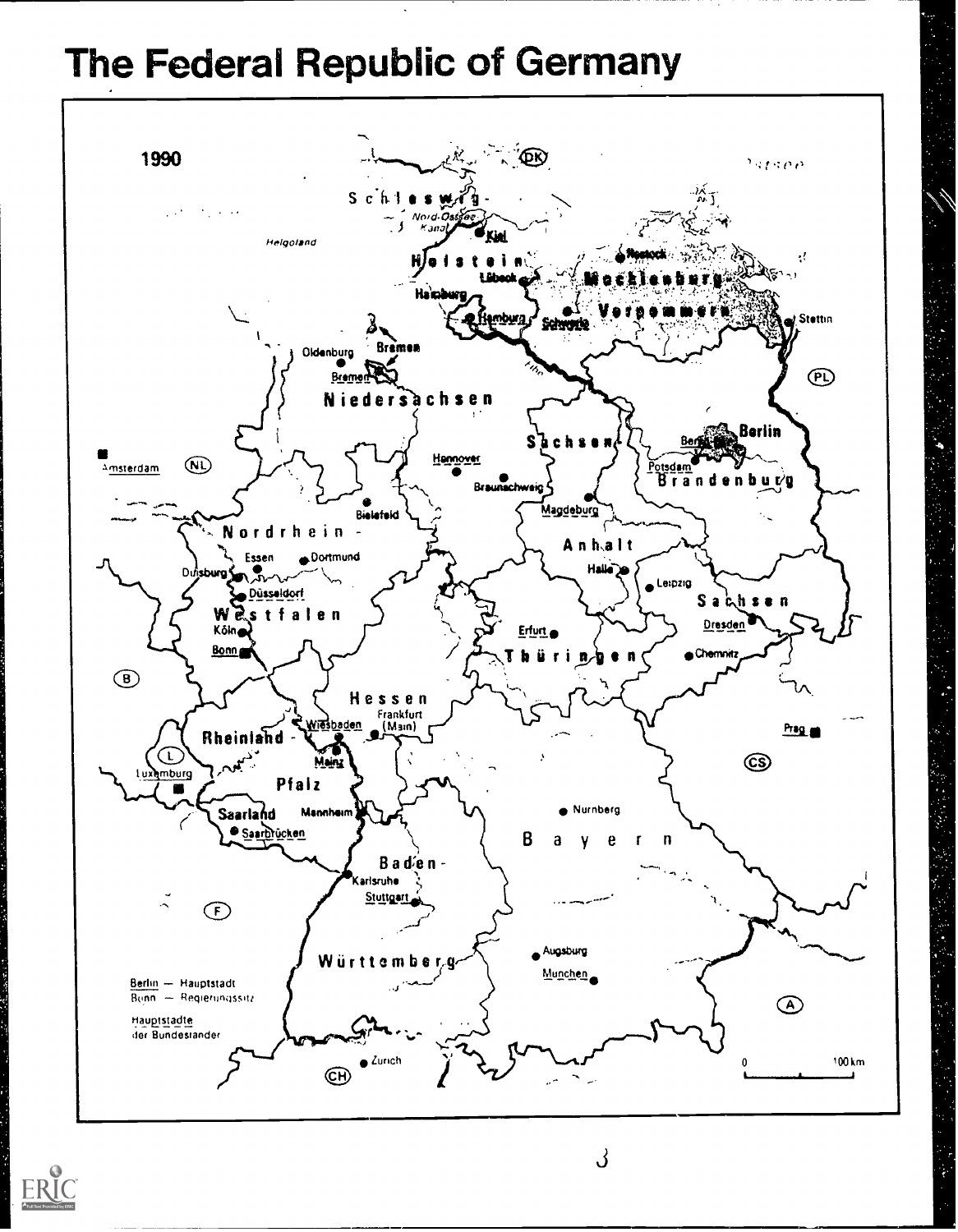#### FOREWORD

Deutsche Welle Television launched a Satellite Television Service for the American continents in November 1992. Fourteen hours of programming on such diverse topics as culture, politics, economics, society and sports are broadcast daily. In order to focus the Deutsche We:le resources for teachers, a group of Georgia educators selected 17 films that have specific implications for the social studies classroom. A set of lessons, "Images of Germany, Past and Present: A Film Collection," has been written by the Georgia group to support these films.

Deutsche Welle Television and Goethe House New York are offering educators throughout the United States this series of 30-minute films with accompanying instructional activities for teaching about Germany. Each film was screened, critiqued, and carefully selected by a group of teachers and curriculum specialists identified by the Georgia Department of Education. The committee selected the films based on their appropriateness for middle and high school students and their relationship to the general U.S. social studies curriculum pattern. Permission is granted to videotape the films off air and to reproduce unlimited copies of these lesson plans for classroom use. All the films and support materials are presented in English.

### FOR THE COMPLETE SERIES ON VIDEO AT COST PRICE CONTACT...

American Association of Teachers of German (AATG) 112 Haddontowne Court Cherry Hill, NJ 08034 FAX (609) 795-9398

### FOR FREE SETS OF LESSON PLANS CONTACT...

(IN GEORGIA ONLY) Glen Blankenship Georgia Department of Education 1954 Twin Towers East Atlanta, GA 30334 FAX (404) 651-8582

#### (FOR ALL OTHER STATES) Michael Nentwich Goethe House New York 1014 Fifth Avenue

New York, NY 10028 FAX (212) 439-8705

### FOR SATELLITE INFORMATION CONTACT...

Gerhard Besserer Deutsche Welle P.O. Box 50641 Washington, D.C. 20091 TEL (202) 393-7427 FAX (202) 393-7434

![](_page_3_Picture_11.jpeg)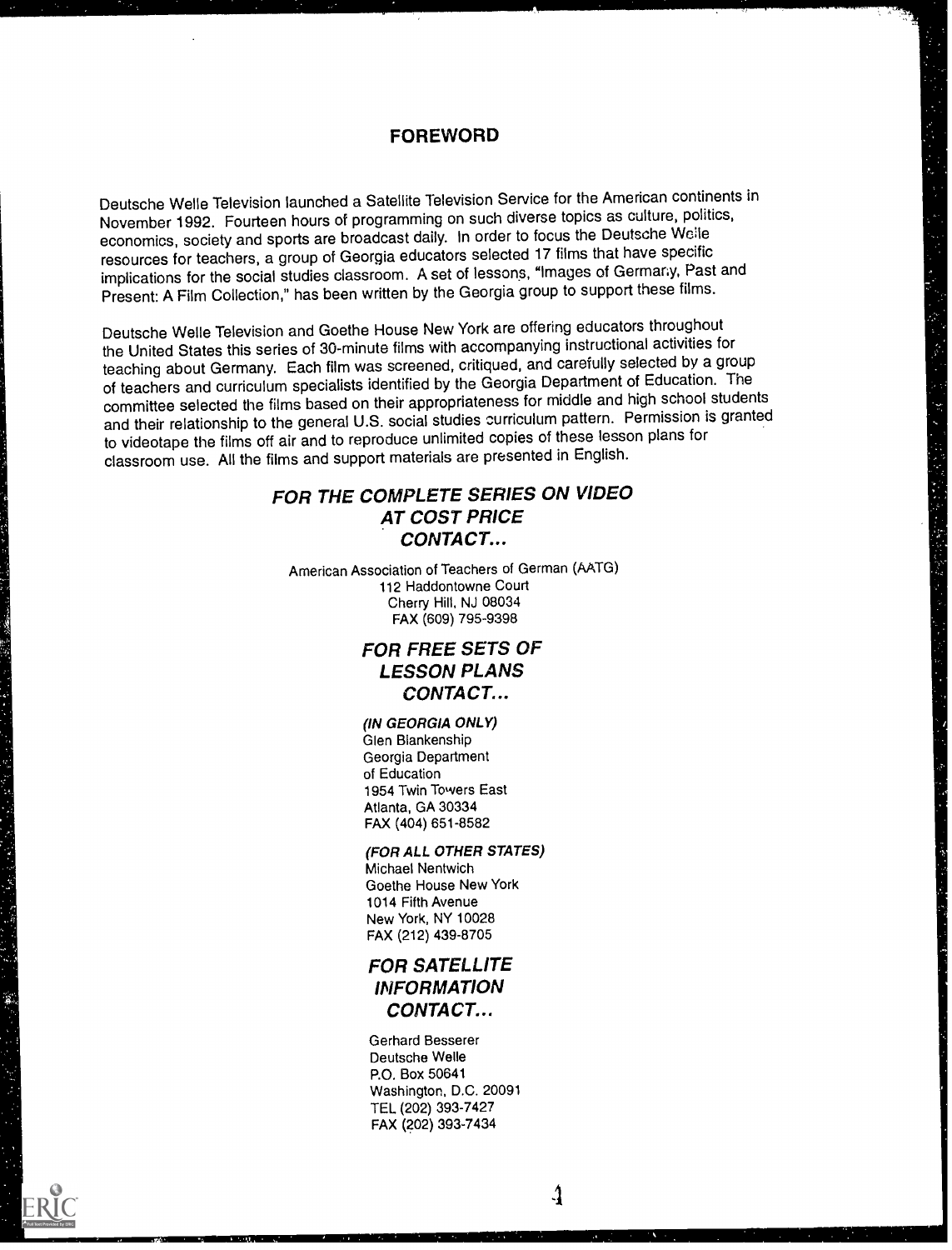### ACKNOWLEDGMENTS

PROJECT COORDINATOR

Gwen Hutcheson, Social Studies Coordinator Georgia Department of Education, Retired

### ADVISORY COMMITTEE

Eddie Bennett, Staff Development Specialist, Pioneer RESA Pat Bennett, Artist, Teacher, Art Education Glen Blankenship, Social Studies Coordinator, Georgia Department of Education<br>Horst Bussiek, formerly German Language Consultant, Georgia Department of Education Ruth Gassett, Fine Arts Coordinator, Georgia Department of Education Jeanette Kirby, Social Studies Coordinator, Muscogee County Schools Carol McCullough, Social Studies Teacher, Rockdale County Schools Nanette McGee, Social Studies Consultant, Georgia Department of Education Jim Pippins, Social Studies Teacher, Muscogee County Schools Carolyn Soff, Gifted Program Teacher, Decatur City Schools Lindsey Smith, Social Studies Teacher, Clayton County Schools Marie Wilson, Associate Director, Georgia Council on Economic Education

#### **WRITERS**

Eddie Bennett Glen Blankenship Ruth Gassett Gwen Hutcheson Jeanette Kirby Nanette McGee Jim Pippins Lindsey Smith

### GERMAN REPRESENTATIVES

Gerhard Besserer, Deutsche Welle Television Christa Merkes-Frei, Goethe Institut Atlanta Jürgen Langer, German Language Consultant, Georgia Department of Education Michael Nentwich, Goethe House New York

![](_page_4_Picture_9.jpeg)

医生产的 医结核性的 医血管

网络阿尔特 经股票保险

计信号 医精神病 医血管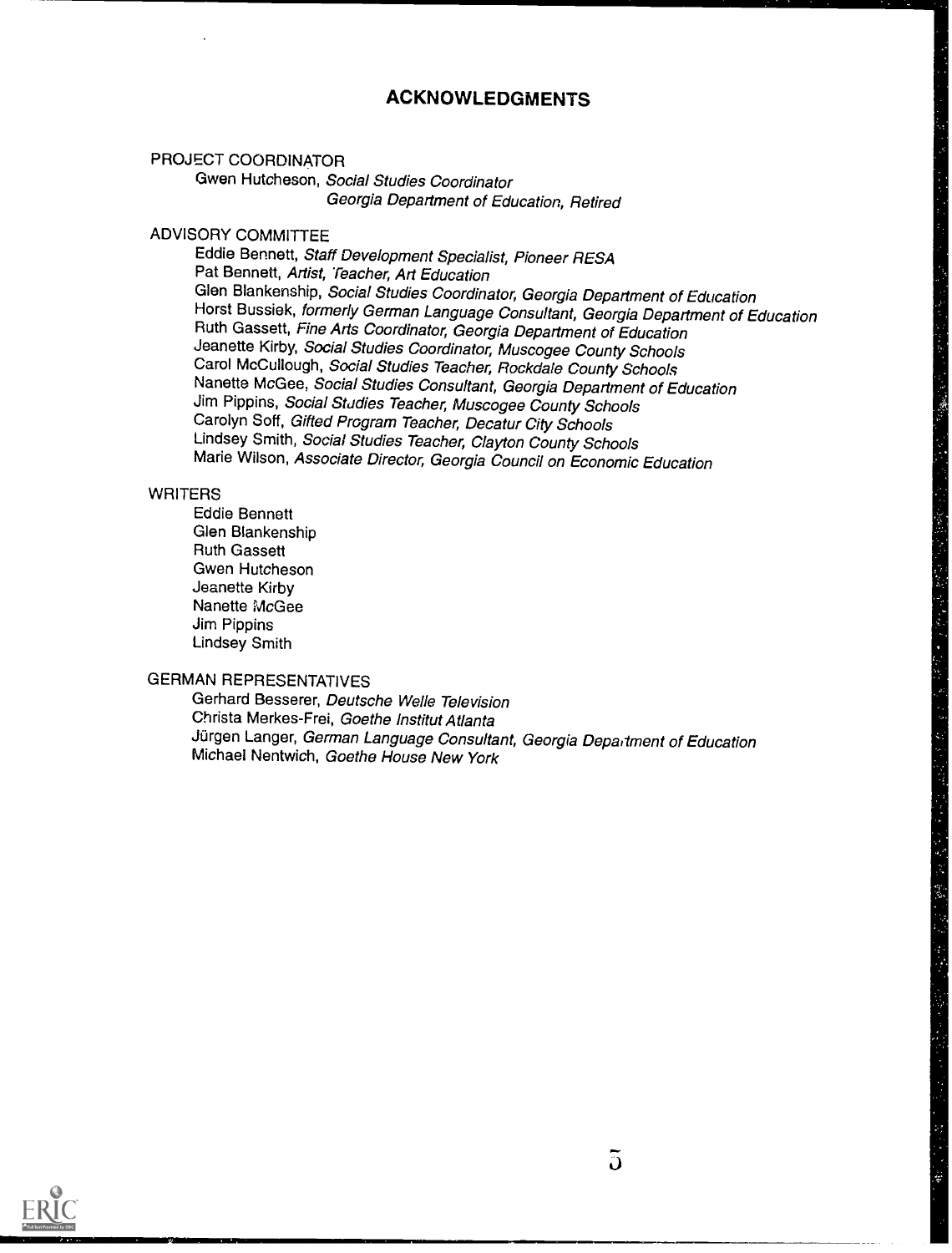### TABLE OF CONTENTS

| <b>TITLE/DESCRIPTION</b>                                                                                                                                                                                                                                        | <b>PAGE</b>    |  |
|-----------------------------------------------------------------------------------------------------------------------------------------------------------------------------------------------------------------------------------------------------------------|----------------|--|
| A FEW GOOD CONSCIENTIOUS OBJECTORS<br>Germany offers an alternative community service program as an option for<br>conscientious objectors to military service.                                                                                                  | 1              |  |
| POTSDAMER PLATZ<br>Across time, Potsdamer Plaza has characterized Berlin as a cosmopolitan<br>center, a divided city, and now a city poised for the future.                                                                                                     | 3              |  |
| ALL FOR ONE AND ONE FOR ALL<br>Germany nas an extensive social security system that provides for medical<br>insurance, unemployment benefits, retirement plans, and welfare.                                                                                    | 5              |  |
| IT'S ALL SO DIFFERENT: Coming Home to a Unified Germany<br>Three case studies are presented to show how citizens are dealing with the vast<br>changes which have occurred in the former German Democratic Republic since<br>unification.                        | 7              |  |
| THE KATYN FILE: Mass Murder as a Propaganda Tool<br>The truth about the massacre of 15,000 Polish officers remained hidden until 1990<br>when Gorbachev admitted Russian responsibility, and in 1992 the Russian secret<br>archives were opened to researchers. | 9<br>$\bullet$ |  |
| <b>TESTIMONY IN STONE</b><br>The Reich Parade Ground at the edge of Nuremberg was built in honor of the<br>Führer, and it stands today as a symbol for the fall of the "thousand-year Reich."                                                                   | 11             |  |
| ALWAYS AN ELEMENT OF FEAR: Jews in Germany Today<br>This film focuses on major concerns expressed by Jews living in modern Germany.                                                                                                                             | 13             |  |
| THE REICHSTAG: Notes on a Hallowed Hall<br>For more than 100 years the Reichstag building in Berlin has been a symbol for<br>democratic forces in Germany, and after unification, it is expected to be the seat<br>of the German Parliament.                    | 15             |  |
| <b>CARE: Packages for Berlin</b><br>Excerpts from weekly news reports of the post-WWII 1940s show the importance<br>of the help that "CARE" brought to the residents of Berlin at a time of hunger,<br>homelessness, and refugees.                              | 17             |  |
| STONE AND GLASS: Cologne Cathedral Works<br>The magnificent Cologne Cathedral, whose twin spires are a symbol of this city<br>on the Rhine, has been under construction and renovation since the Middle Ages.                                                   | 19             |  |
| <b>THE LAUSITZ LEGACY</b><br>The Lausitz coal fields were the former East Germany's major sources of energy,                                                                                                                                                    | 21             |  |

- but the economic advantages were greatly offset by the devastating ecological consequences.
- ER

÷)<br>∪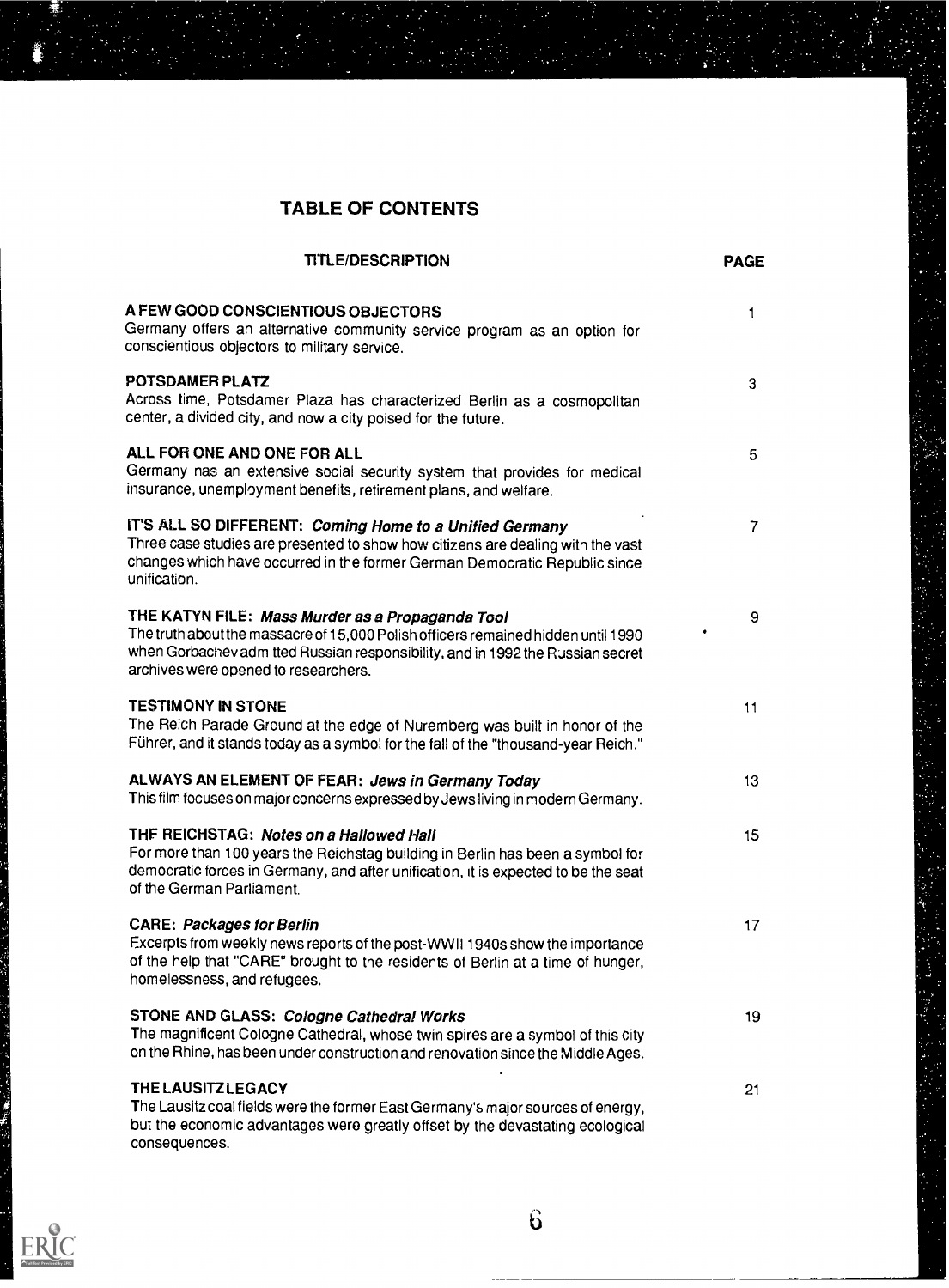| <b>TITLE/DESCRIPTION</b>                                                                                                                                                                                                                      | <b>PAGE</b> |
|-----------------------------------------------------------------------------------------------------------------------------------------------------------------------------------------------------------------------------------------------|-------------|
| CAGED: The Evolution of the Inner German Border Fence<br>Rare archive footage documents the technological development of the East<br>German border designed to prevent citizens from escaping the country.                                    | 23          |
| MAKING THE NEW OUT OF THE OLD: Recycling is the Word<br>To deal with the millions of tons of trash from private households, Germany has<br>initiated an extensive recycling program using advanced technologies.                              | 25          |
| FROM SEA TO PAINTED SEA: The German Expressionist Emil Nolde<br>This important German expressionist painter captured the essence of his region<br>which included the North Sea and marshlands.                                                | 27          |
| WHITE GOLD: Porcelain From Meissen<br>The city of Meissen, famous since 1710 for its fine porcelain china, provided East<br>Germany its most profitable export. This film looks at how the company is<br>adjusting to the new market economy. | 29          |
| CARL FABERGE: The Man with the Golden Hands<br>Using historic footage, this film describes the art of Carl Faberge and his<br>relationship to the Russian Czar's court.                                                                       | 31          |
| <b>MEMORIES OF KÄTHE KOLLWITZ</b><br>This portrait of an important graphic artist and sculptor describes her obligations                                                                                                                      | 33          |

to the poor and oppressed led to conflict with the Nazis.

 $\hat{\mathcal{A}}$ 

ų

t.<br>D

Å

 $\mathbf{a}$ 

的过去式

医不可能的 医心包的 医心包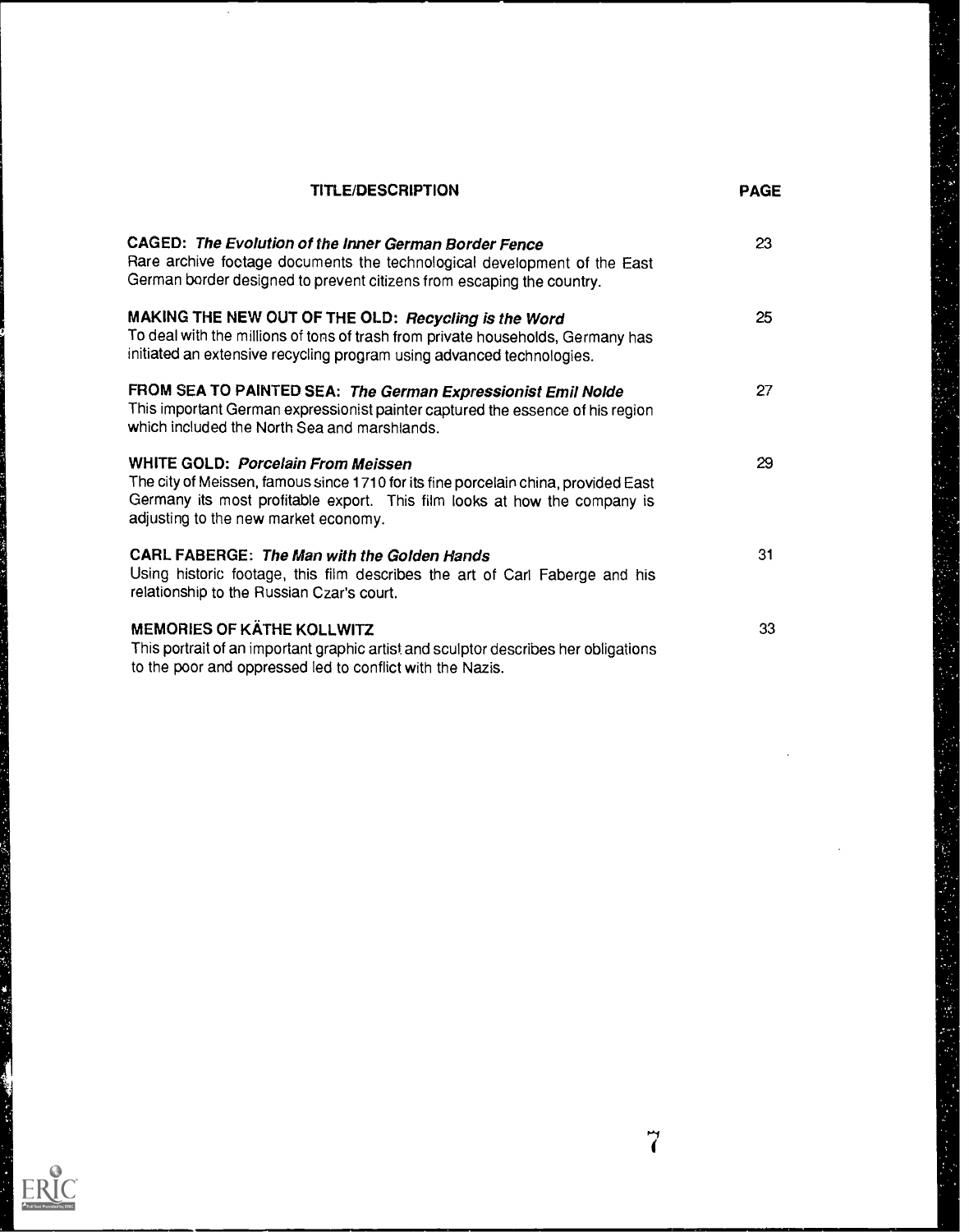A Film Collection

## FILM TITLE **A FEW GOOD CONSCIENTIOUS OBJECTORS**

LENGTH 25 minutes

GRADE LEVELS 9-12

AREAS OF STUDY Current Issues, Government, Sociology, Psychology

PROGRAM SUMMARY Germany is the first, and so far the only, country where conscientious objection to military service is a constitutional right. Objectors must perform 15 months of community service as an alternative to 12 months in the armed forces. Those who chose this path were stigmatized in the 1960s but today are recognized as being vitally important for social programs such as health care and meeting the needs of special populations within German society.

STUDENT OBJECTIVES Students will

describe the Alternative National Service program of Germany.

explain the importance of the Alternative National Service program to social services in Germany.

- VOCABULARY conscientious objector
	- community service
	- special education
	- Bundeswehr (armed forces]

#### BEFORE VIEWING THE PROGRAM

Explain to students that Germany is the only country in the world that expressly permits in its federal constitution the right of young men to object to compulsory military service as conscientious objectors. This objection must be based on ethical or religious reasons. Germany has compulsory military service, unlike the United States, which has a volunteer military force. Conscientious objectors are not excused from service to their nation; they must serve in the Alternative National Service program.

Before showing the film, lead a brainstorming session during which students create a list of services which conscientious objectors might provide their country. This list should be recorded on the chalkboard. As students view the film, have them compare their responses with actual situations identified in the film.

#### AFTER VIEWING THE PROGRAM

- 1. Suggested questions for discussion.
	- a. How does the status of the conscientious objector compare with one who serves in the military (e.g. length of service, salary, job assignment)?
	- b. What are the kinds of services rendered by conscientious objectors?
	- c. What is the importance of the work done by conscientious objectors in Germany in the area of social services (both social end economic)?
	- d. What criticisms have been leveled at this program?

 $1 \qquad \Omega$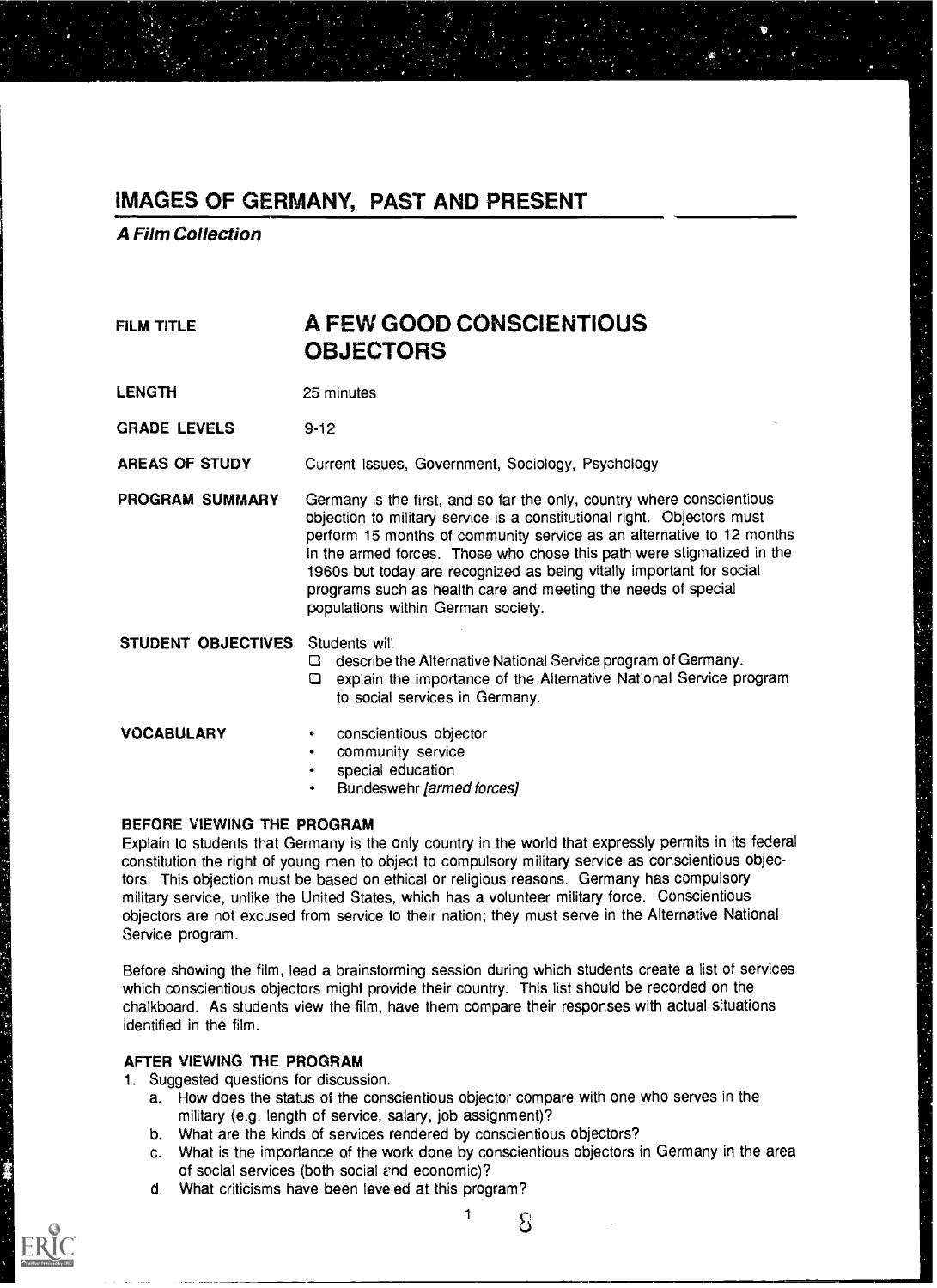A Film Collection

2. A national service program has been advocated by United States Senator Sam Nunn of Georgia, Chairman of the Senate Armed Services Committee, and others. Have one group of students contact Senator Nunn's office to obtain a copy of his proposal. Have a second group of students contact President Clinton regarding his views on the issue. A third group of students should conduct research using current periodicals. How do various U.S. proposals program compare and contrast with the German National Alternative Service program?

![](_page_8_Picture_3.jpeg)

 $\overline{a}$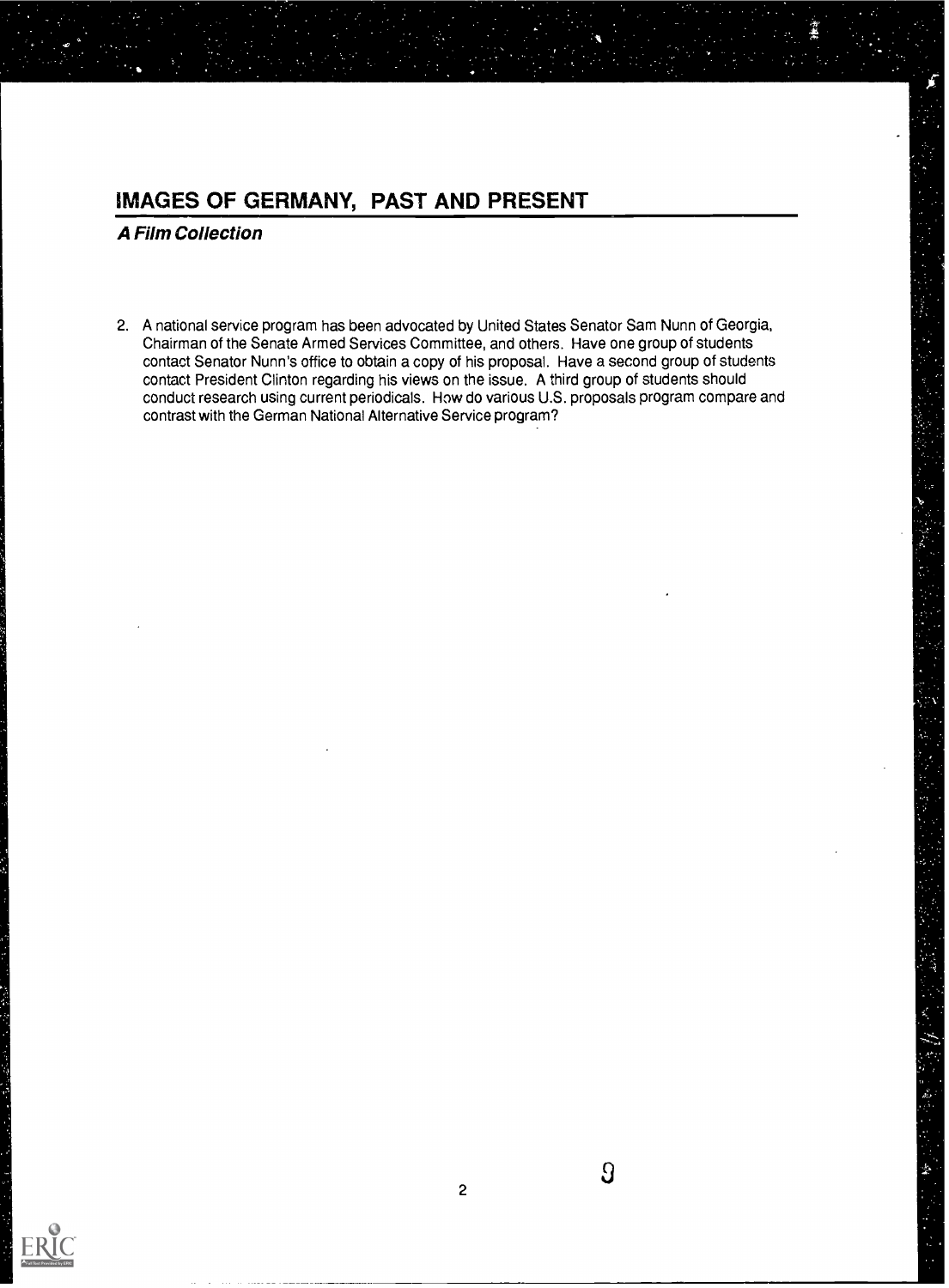A Film Collection

### FILM TITLE POTSDAMER PLATZ A Document of a Historical Place

LENGTH 26 minutes

GRADE LEVELS 9-12

AREAS OF STUDY World History, Comparative Politics, Current Issues

PROGRAM SUMMARY Potsdamer Platz presents a view of a place near the current center of Berlin - a place without a present, but with a rich past and a hopeful future. The program presents footage from the turn of the century when the plaza was the busiest intersection in Europe and the center of the city of Berlin. It contrasts these scenes of wealth and prosperity with the destruction of Potsdamer Platz during World War Ii. The plaza became the symbol of a divided Berlin. Discussions of the plans for the future of the site, now that the Berlin Wall has been removed and the physical reunification of the city is complete, are included.

STUDENT OBJECTIVES Students will

- explain how Potsdamer Platz has characterized Berlin as a cosmopolitan center, divided city, and city poised for the future.
- compare and contrast Potsdamer Platz before and after World War II.
- identify and discuss ways change occurs.

- VOCABULARY Platz (German word for plaza]
	- fascist
	- Strasse [German word for street]  $\bullet$
	- cosmopolitan
	- Deutsche Mark [unit of German currency, generally referred to as the Mark]
	- urban renewal

#### BEFORE VIEWING THE PROGRAM

Explain to students that from the beginning of the 20th century until World War II, Berlin was a city which attracted people from all parts of the world. As the capital of Germany, Berlin was not only a political center, but a financial and cultural center as well. It attracted artists, writers, and film makers during the early years of the motion picture industry. Potsdamer Platz was the center of this cosmopolitan city.

As students view the film, have them note the significance of the ipllowing dates.

| $\cdot$ 1882 | $\cdot$ 1910 | $\cdot$ 1913 | $+1916$      | $+1936$ | $\cdot$ 1938 |
|--------------|--------------|--------------|--------------|---------|--------------|
| $\cdot$ 1939 | $+1945$      | $+1950$      | $\cdot$ 1953 | $+1961$ | $\cdot$ 1989 |

![](_page_9_Picture_22.jpeg)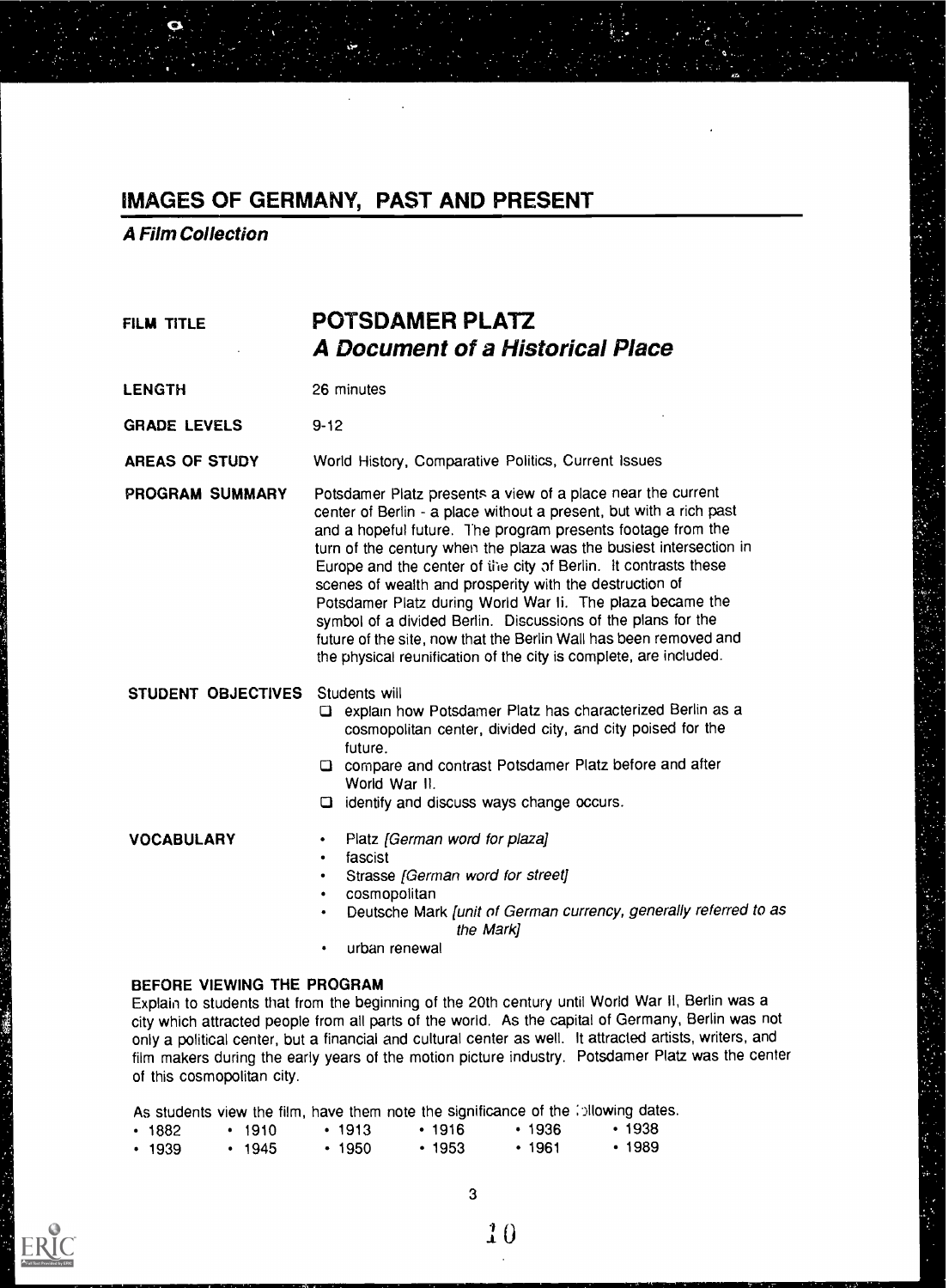A Film Collection

### AFTER VIEWING THE PROGRAM

1. Suggested questions for discussion.

- a. How did the activities centered around Potsdamer Platz characterize Berlin as a cosmopolitan city prior to World War II?
- b. After World War II, how did Potsdamer Platz characterize a divided Berlin?
- c. How do the proposed changes in the character of Postdamer Platz in the I990b characterize a united Berlin preparing for the 21st century?
- 2. Using the information obtained while viewing the film, have students construct a timeline of significant 20th century events related to Potsdamer Platz and Berlin. Ask students to explain how change occurs over time by asking such questions as: "What events brought about change in Berlin? Which changes were brought about in a positive way? in a negative way?" Some change occurs gradually, some is dramatic and quick. Ask "How did/will change occur at Potsdamer Platz? Think about a place in a local community. How has this place changed since the beginning of the 20th century? Was the change gradual or quick? Was the change planned or did it occur because of a natural disaster?"
- 3. Berlin and Potsdamer Platz, a political, economic and cultural center of Europe, was completely destroyed as a result of the conflict during World War II. As pointed out in the film, in 1940 no Berliner "would have thought that five years later there would be fighting on and around Potsdamer Platz...and Berlin reduced to rubble." Have students identify similar historic and contemporary situations (e.g. Atlanta during the Civil War; Sarajevo; Bosnia today).

![](_page_10_Picture_9.jpeg)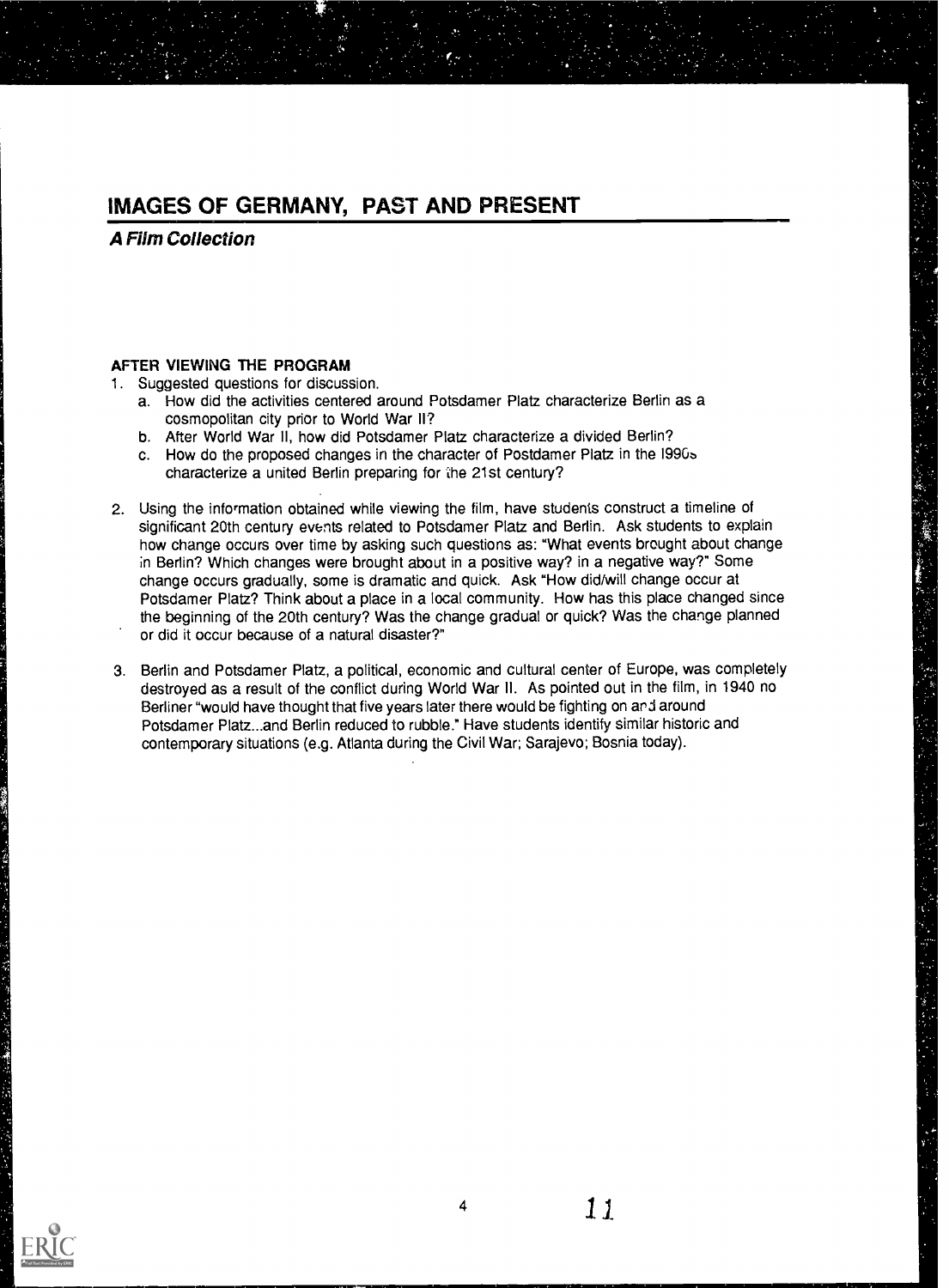A Film Collection

| <b>FILM TITLE</b>          | ALL FOR ONE AND ONE FOR ALL<br>The German Welfare State                                                                                                                                                                                                                                                                                                                                                                                                                                                                                                 |
|----------------------------|---------------------------------------------------------------------------------------------------------------------------------------------------------------------------------------------------------------------------------------------------------------------------------------------------------------------------------------------------------------------------------------------------------------------------------------------------------------------------------------------------------------------------------------------------------|
| <b>LENGTH</b>              | 27 minutes                                                                                                                                                                                                                                                                                                                                                                                                                                                                                                                                              |
| <b>GRADE LEVELS</b>        | $9 - 12$                                                                                                                                                                                                                                                                                                                                                                                                                                                                                                                                                |
| AREAS OF STUDY             | Economics, Current Issues, Sociology                                                                                                                                                                                                                                                                                                                                                                                                                                                                                                                    |
| PROGRAM SUMMARY            | The German system of social welfare is a model for other nations.<br>Health care, retirement insurance, unemployment benefits, and social<br>welfare are provided by the government for the people. With costs<br>soaring, how secure is the system? This film deals with proposed and<br>current reforms being considered to sustain and to improve social<br>security in Germany.                                                                                                                                                                     |
| STUDENT OBJECTIVES         | Students will<br>identify the four areas of the social insurance program in effect in<br>□<br>the Federal German Republic.<br><b>Q</b> list the different economic and demographic causes for the problems<br>presently confronting Germany's social insurance system.<br>$\square$ summarize the various reform proposals for dealing with the<br>increasing costs of health care and other components of the social<br>insurance program.<br>Q compare and contrest Germany's social insurance program with<br>similar programs in the United States. |
| <b>VOCABULARY</b>          | welfare state<br>pension<br>$\bullet$<br>unemployment insurance<br>$\bullet$<br>inflation<br>$\bullet$<br>non-wage labor costs<br>٠                                                                                                                                                                                                                                                                                                                                                                                                                     |
| BEFORE VIEWING THE PROGRAM | Have students discuss the broad concept of insurance as a means by which persons try to achieve<br>economic security and protect themselves against financial loss. Ask students to consider the appro-                                                                                                                                                                                                                                                                                                                                                 |

economic security and protect themselves against financial loss. Ask students to consider the appropriate role of the state in achieving the goals of economic security and economic fairness. Provide students with a brief historical perspective of Germany's social insurance system by explaining that Germany's comprehensive system originated in the late 19th century with the rapid industrialization in the newly created German nation. Note that Germany's system has served as a model at times during the 20th century for other industrialized country's efforts to address the needs of the citizens.

![](_page_11_Picture_4.jpeg)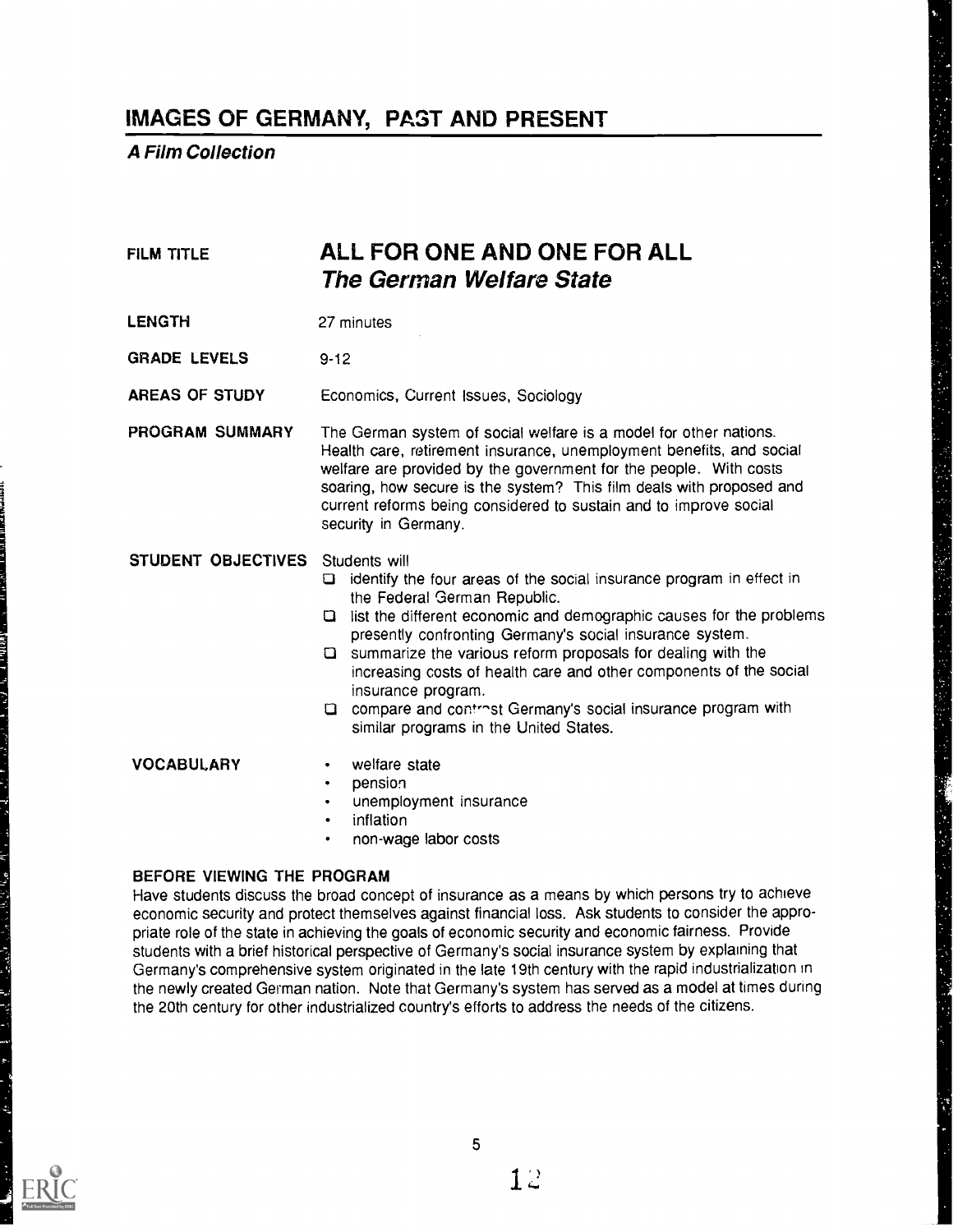A Film Collection

#### AFTER VIEWING THE PROGRAM

- 1. Suggested questions for discussion.
	- a. What are the four components of the German social insurance program reported in the film?
	- b. What factors were cited as reasons for rising health care costs? What are the similarities to health care in the United States?
	- c. How has the recent unification of Germany affected the German social insurance program?
- 2. Have students research similar welfare programs in the United States and compare to the German program.
	- a. Health care
	- b. Pension

- c. Old-age nursing care
- d. Unemployment
- 3. Have groups of students research and evaluate proposed reforms in the social insurance/welfare system in the United States (e.g., "workfare," delaying cost of living, increases for Social Security beneficiaries, national health care, and managed competition health care).
- 4. Have students find and discuss passages from the Basic Law of the Federal Republic of Germany which addresses the principle of social welfare. Ask students to find and discuss similar passages from the United States Constitution.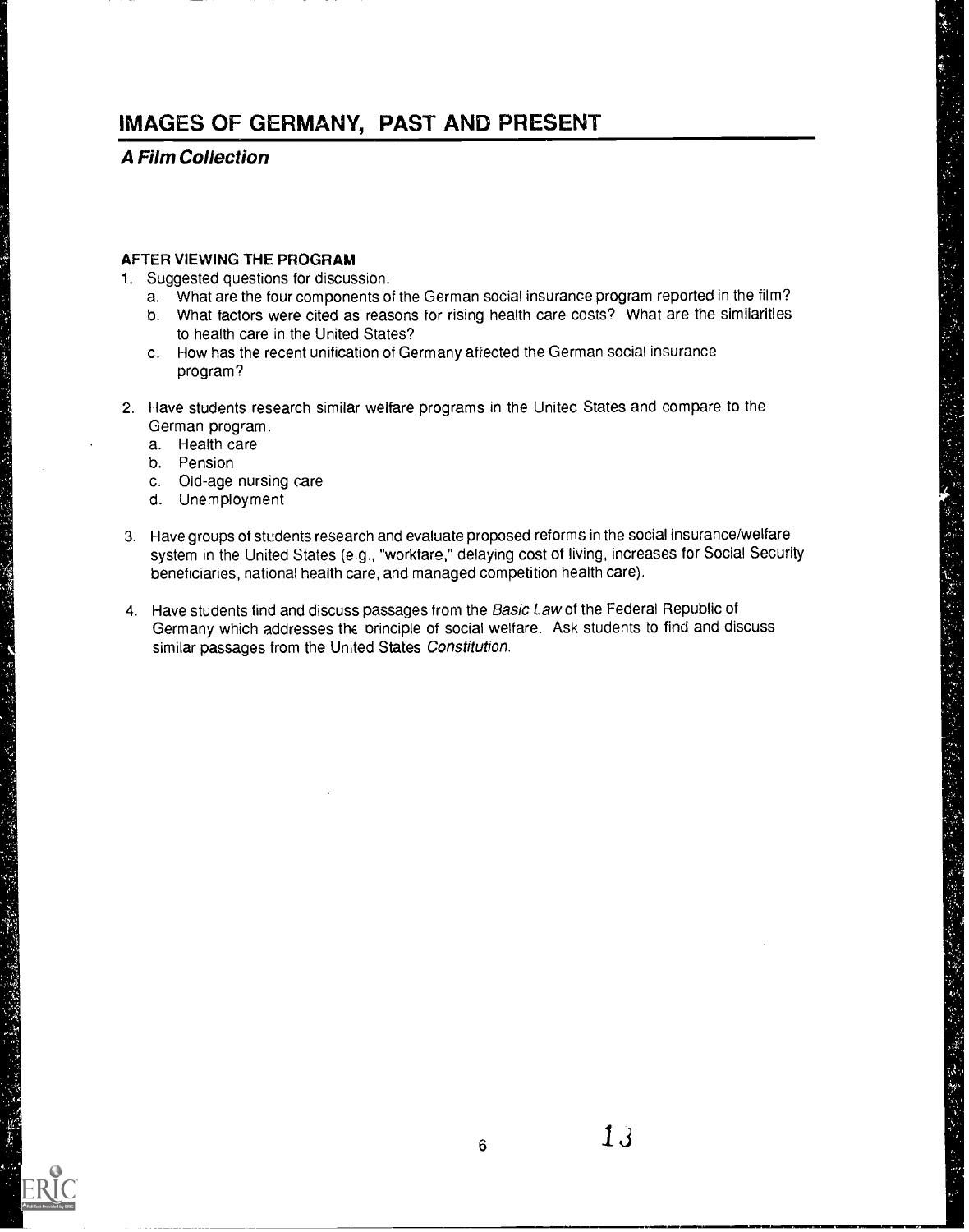A Film Collection

| <b>FILM TITLE</b>         | <b>IT'S ALL SO DIFFERENT</b><br><b>Coming Home to a Unified Germany</b>                                                                                                                                                                                                                                                                                                                                                                                                                                                                                                                                                                |  |  |
|---------------------------|----------------------------------------------------------------------------------------------------------------------------------------------------------------------------------------------------------------------------------------------------------------------------------------------------------------------------------------------------------------------------------------------------------------------------------------------------------------------------------------------------------------------------------------------------------------------------------------------------------------------------------------|--|--|
| <b>LENGTH</b>             | 28 minutes                                                                                                                                                                                                                                                                                                                                                                                                                                                                                                                                                                                                                             |  |  |
| <b>GRADE LEVELS</b>       | $6 - 12$                                                                                                                                                                                                                                                                                                                                                                                                                                                                                                                                                                                                                               |  |  |
| <b>AREAS OF STUDY</b>     | Economics, Government, Sociology, International Studies                                                                                                                                                                                                                                                                                                                                                                                                                                                                                                                                                                                |  |  |
| PROGRAM SUMMARY           | The people of the German Democratic Republic (GDR, the former<br>East Germany) have to accept the realization that the communist<br>system which had lasted for 45 years has ended. Their lives have<br>changed in many ways. This film chronicles a journalist following a<br>prisoner released after four years; a retired couple that can't leave their<br>apartment unassisted; and a volunteer worker who spent the last seven<br>years in Angola training vocational education teachers. Through the<br>experiences of these people, the vast changes and how they affect<br>the people in the former East Germany are examined. |  |  |
| <b>STUDENT OBJECTIVES</b> | Students will<br>$\Box$ identify some of the changes which have occurred in the<br>former GDR since unification.<br>□ describe ways citizens of the former GDR are adapting to<br>changes in a unified Germany.<br>$\Box$ compare and contrast ways in which social services are<br>available to released prisoners and the elderly in Germany and<br>the United States.                                                                                                                                                                                                                                                               |  |  |
| <b>VOCABULARY</b>         | GDR [German Democratic Republic-former East Germany]<br>$\bullet$<br>meter<br>Treuhand [government agency which is responsible for<br>privatizing government-owned businesses]<br>Deutsche Mark [units of Germany currency, generally referred<br>to as the Mark]                                                                                                                                                                                                                                                                                                                                                                      |  |  |

#### BEFORE VIEWING THE PROGRAM

Explain to students that for 45 years prior to unification, the citizens of East Germany [GDR], lived under communist rule. Their lives were largely controlled by the government under a planned economic system and restrictive political system. With unification of the two Germanys, the citizens of the former GDR had to adapt to tremendous changes. This film illustrates many of these changes and how they affect peoples lives on a daily basis.

To experience this situation in reverse, have students imagine that the United States were suddenly controlled by a totalitarian government Have students describe how they would feel if they were told that their political, economic, and educational systems were wrong and would have to change.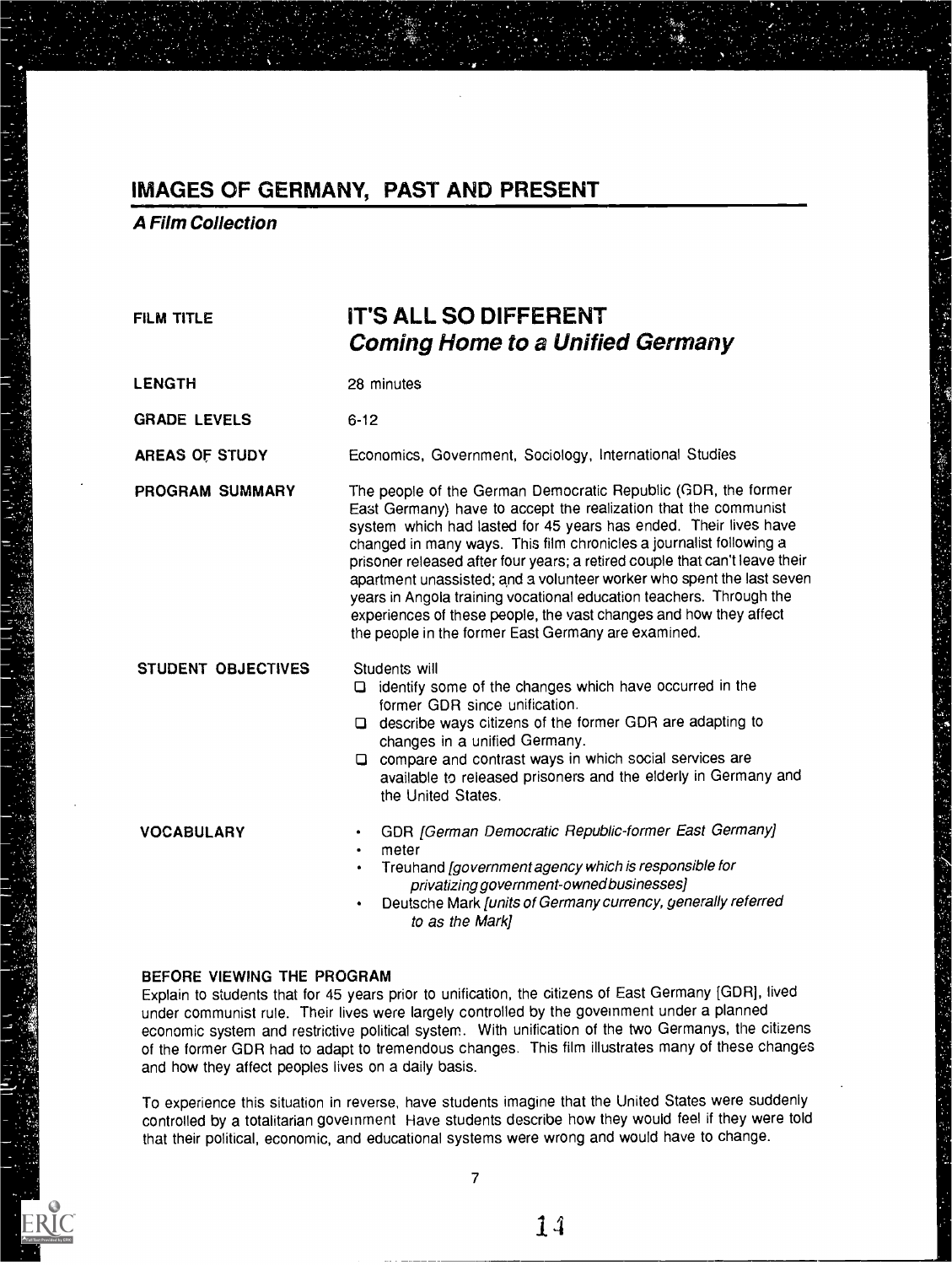A Film Collection

### AFTER VIEWING THE PROGRAM

- 1. Suggested questions for discussion.
	- a. What types of changes occurred since unification which affected the daily lives of citizens of the former GDR?
	- b. What services are available to persons released from prison in Germany compared to those in the United States?
	- c. What services are available to retired persons in the Federal Republic of Germany?
	- d. Change is always difficult. The people in these three case studies had mixed feelings about their new lives as citizens of the Federal Republic of Germany. In the long-term, however, what impact will these changes have on the quality of life in the former GDR?
- 2. Divide the class into three groups of students. Assign each group one of the three case studies --released prisoner, elderly couple, volunteer worker. For each case study, students should complete a two-column chart. In the left column, students should describe situations as they existed in the GDR, and in the right column identify and list how these situations have changed as a result of unification.
- 3. Dramatic and systemic change continues in Germany today. Have students conduct research on the Treuhand, health care, social services, environmental concerns, rebuilding the infrastructure in eastern Germany, or other reforms. The presentations should include a comparative United States/Germany treatment of these issues.

![](_page_14_Picture_10.jpeg)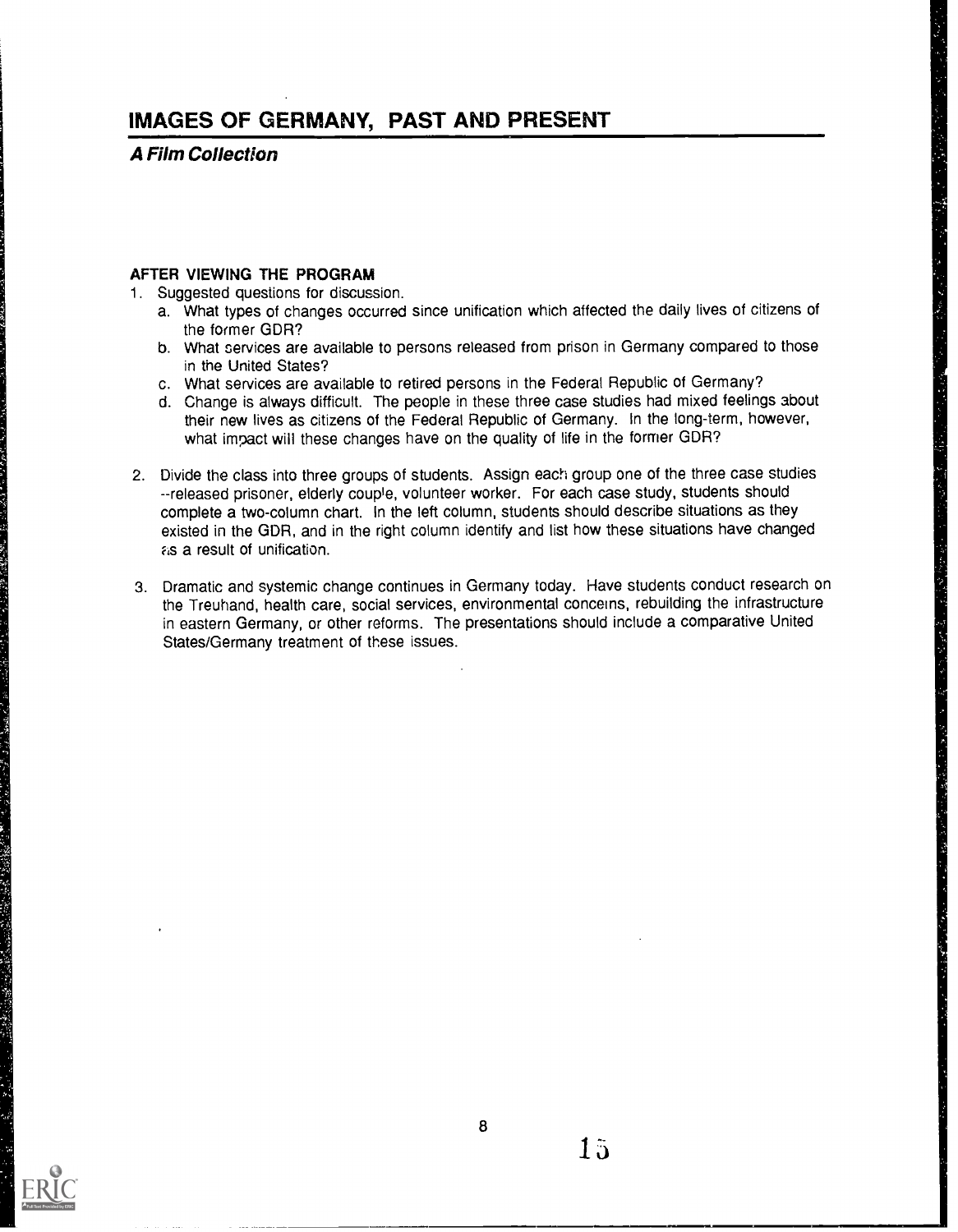A Film Collection

| <b>FILM TITLE</b>   | THE KATYN FILE<br>Mass Murder as a Propaganda Tool                                                                                                                                                                                                                                                                                                                                                                                                                                                                                   |  |  |
|---------------------|--------------------------------------------------------------------------------------------------------------------------------------------------------------------------------------------------------------------------------------------------------------------------------------------------------------------------------------------------------------------------------------------------------------------------------------------------------------------------------------------------------------------------------------|--|--|
| <b>LENGTH</b>       | 30 Minutes                                                                                                                                                                                                                                                                                                                                                                                                                                                                                                                           |  |  |
| <b>GRADE LEVELS</b> | $10 - 12$                                                                                                                                                                                                                                                                                                                                                                                                                                                                                                                            |  |  |
| AREAS OF STUDY      | World History, International Relations, World Affairs                                                                                                                                                                                                                                                                                                                                                                                                                                                                                |  |  |
| PROGRAM SUMMARY     | The Katyn File gives an account and the cover up of the mass murder of<br>Polish military leaders that occurred in the Katyn Forest. Fifty years after<br>the crime, evidence still indicates that the Soviet Socialist Republic<br>committed the war atrocities. Since the incident happened during the<br>earliest years of the German invasion in Europe, the question remains<br>"Were the Soviets responsible for the terrible crime or was this incident a<br>propaganda strategy skillfully mastermind by the German forces?" |  |  |
| STUDENT OBJECTIVES  | Students will<br>discuss the validity of the accounts contained in the Katyn File.<br>Q<br>analyze the rationale for the extermination of the Polish<br>o<br>Intelligentsia.<br>Q describe how the Katyn incident threatened to weaken the Allied<br>forces during World War II.<br>$\Box$ compare and contrast how the use of propaganda strategies affect<br>international relations.                                                                                                                                              |  |  |
| <b>VOCABULARY</b>   | atrocities<br>٠<br><b>Allied Forces</b><br>intelligentsia<br>٠<br>diplomatic relations<br>$\bullet$<br>International Courts<br>٠<br><b>NKBD</b>                                                                                                                                                                                                                                                                                                                                                                                      |  |  |

religious persecution and the propaganda machine in Russia, the forming of the Fascist government in Italy, and the fall of democracies in Eastern Europe are topics that should be summarized as background information.

Have students read excerpts from one of Franz Kafka letters that discusses the disaster and grief of people after World War I. He characterized it as "a disaster that grieves us deeply, like being banished into a forest far from everyone." Using a map which shows the countries of Eastern Europe in 1939, have students locate the Katyn Forest on the map.

![](_page_15_Picture_5.jpeg)

Ŷ.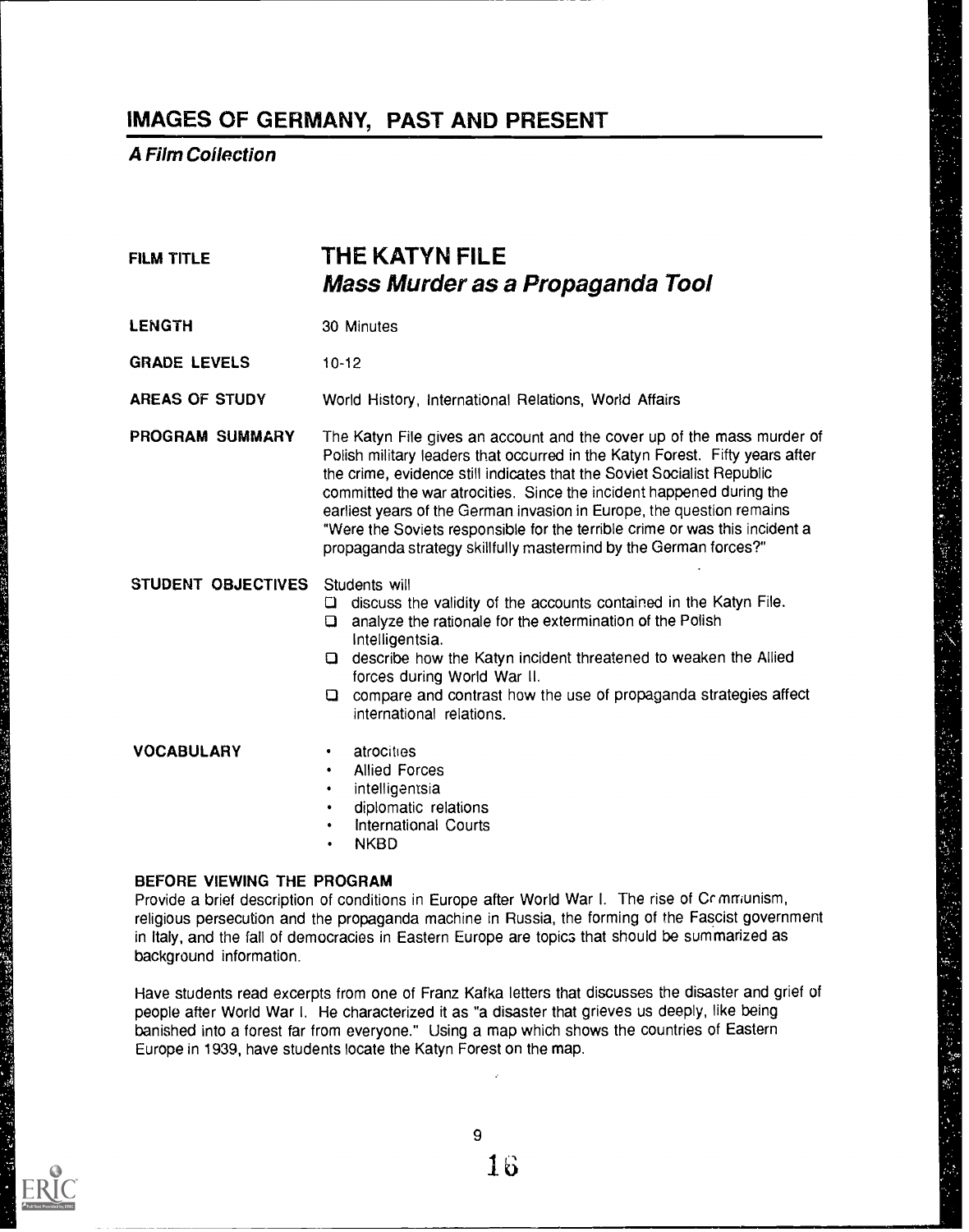A Film Collection

#### AFTER VIEWING THE PROGRAM

- 1. Suggested questions for discussion.
	- a. How did the leaders of Russia use propaganda as a tool after World War I?
	- b. Why were the Polish Intelligentsia targeted for extermination?
	- c. What type of sources were used to document evidence found in the Katyn File?
	- d. Who were the leaders of the Allied Forces? Why was it expedient for the leaders to ignore information pertaining to the mass murder of the elite of the Polish Military?
	- e. What affect did the rise of the "Third Reich" have on the mass murder at Katyn?
	- f. In what way has Boris Yeltsin recently used the incident to strengthen his rise to power?
- 2. Have students prepare a chronology tracing the dates giving pertinent data about the evidence collected in the Katyn File.
- 3. Divide the class into groups. Assign each group another war (i.e., Civil War, Vietnam War, Korean War, Persian Gulf War) to determine if war crimes were committed during these conflicts. Ask students such questions as "Were atrocities committed? What evidence was used to determine who and why they were committed?" Have students review the Geneva convention on treatment of prisoners of war and the Universal Declaration of Human Rights to determine if guide lines are adequate for dealing with this situation.

![](_page_16_Picture_12.jpeg)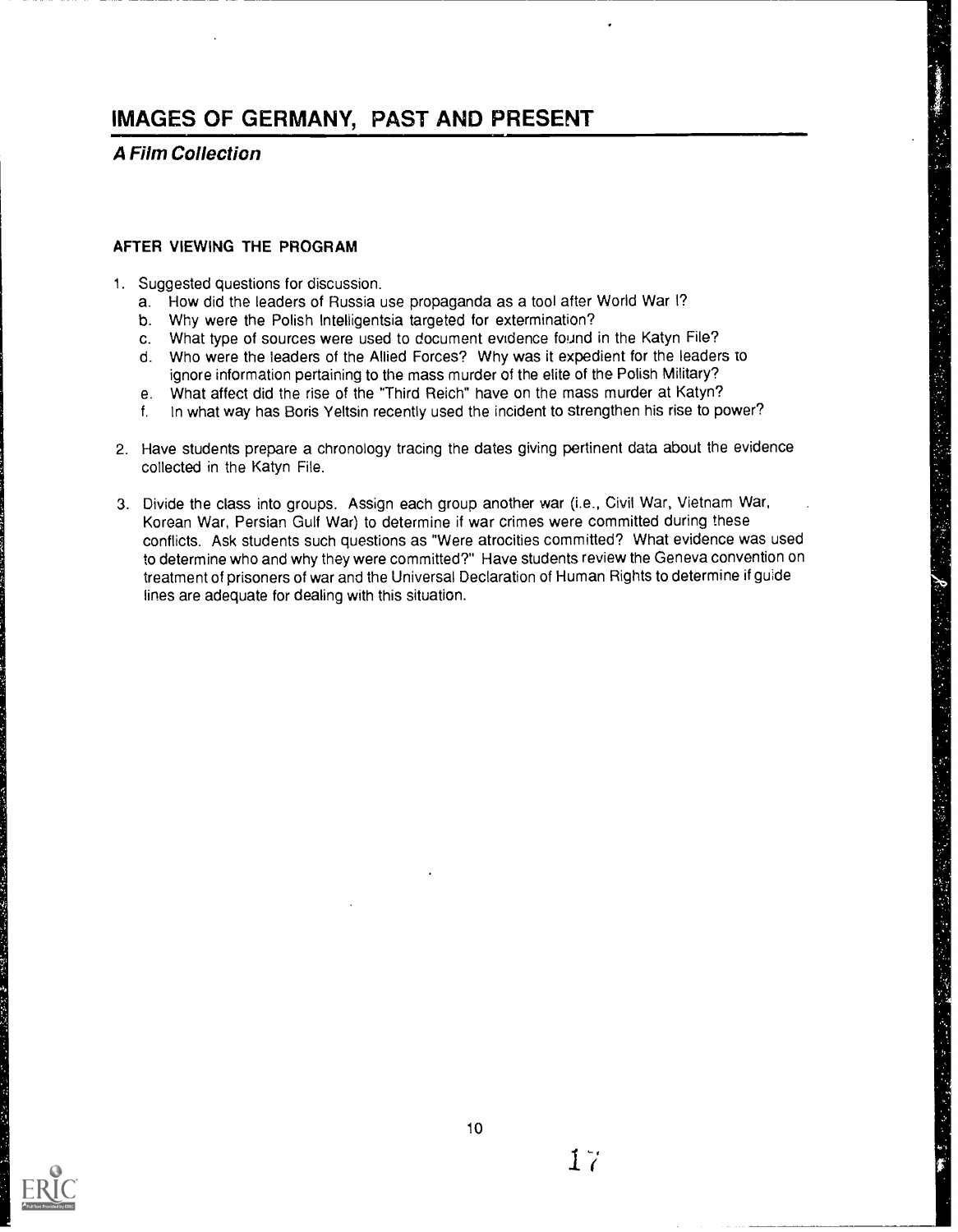A Film Collection

| <b>FILM TITLE</b>          | TESTIMONY IN STONE<br>The Site of the Nuremberg Rallies                                                                                                                                                                                                                                                                                                                                                                                                                                                                                                                                                                                                                                          |  |  |  |
|----------------------------|--------------------------------------------------------------------------------------------------------------------------------------------------------------------------------------------------------------------------------------------------------------------------------------------------------------------------------------------------------------------------------------------------------------------------------------------------------------------------------------------------------------------------------------------------------------------------------------------------------------------------------------------------------------------------------------------------|--|--|--|
| <b>LENGTH</b>              | 26 minutes                                                                                                                                                                                                                                                                                                                                                                                                                                                                                                                                                                                                                                                                                       |  |  |  |
| <b>GRADE LEVELS</b>        | $6 - 12$                                                                                                                                                                                                                                                                                                                                                                                                                                                                                                                                                                                                                                                                                         |  |  |  |
| AREAS OF STUDY             | World History, Sociology, Current Issues, International Studies                                                                                                                                                                                                                                                                                                                                                                                                                                                                                                                                                                                                                                  |  |  |  |
| PROGRAM SUMMARY            | The dark past still casts its shadow over the city of Nuremberg. The<br>Nazis had a special fate in mind for the city that initially had refused<br>to march along; they made it the official site of the annual party<br>rallies. The Reich parade ground at the edge of town was built in<br>honor of the Führer and stands today as a symbol for the fall of the<br>"thousand-year Reich." But city officials are not quite sure how to<br>deal with these structures that have given the city its infamous<br>reputation. Interviews with local citizens allow the viewer to share the<br>reflections of individuals who were teenagers and young adults at the<br>time of the mass rallies. |  |  |  |
| <b>STUDENT OBJECTIVES</b>  | Students will<br>□ explain the significance of the city of Nuremberg in the history of<br>the Third Reich.<br>□ list various structures planned by the National Socialists and<br>describe the functions of such structures.<br>$\square$ evaluate and discuss the opposing points of view regarding<br>Nuremberg's dilemma.                                                                                                                                                                                                                                                                                                                                                                     |  |  |  |
| <b>VOCABULARY</b>          | <b>Third Reich</b><br>٠<br>propaganda<br>$\bullet$<br>SS [Schutzstaffel - special forces]<br>٠<br>SA [Sturmabteilung - storm troopers]<br>$\bullet$<br>Nuremberg Laws 1935<br>$\bullet$                                                                                                                                                                                                                                                                                                                                                                                                                                                                                                          |  |  |  |
| BEFORE VIEWING THE PROGRAM | Have studente legate Nuromberg en a mary of Cormany. Give students a brief background of the                                                                                                                                                                                                                                                                                                                                                                                                                                                                                                                                                                                                     |  |  |  |

Have students locate Nuremberg on a map of Germany. Give students a brief background of the city's importance as a medieval trading center founded in the eleventh century. Later, in the 16th century, the citizens of Nuremeberg were among the first to accept the Protestant Reformation movement.

#### AFTER VIEWING THE PROGRAM

- 1. Suggested questions for discussion.
	- a. What was the purpose of the rallies held by the Nazis in Nuremberg every September?
	- b. What were the Nuremberg Laws? What were their significance?
	- c. What goals did the Nazis seek to accomplish in undertaking the large construction project documented in the program? Considering the comments of the citizens interviewed, how successful were the Nazis in achieving these goals?

![](_page_17_Picture_9.jpeg)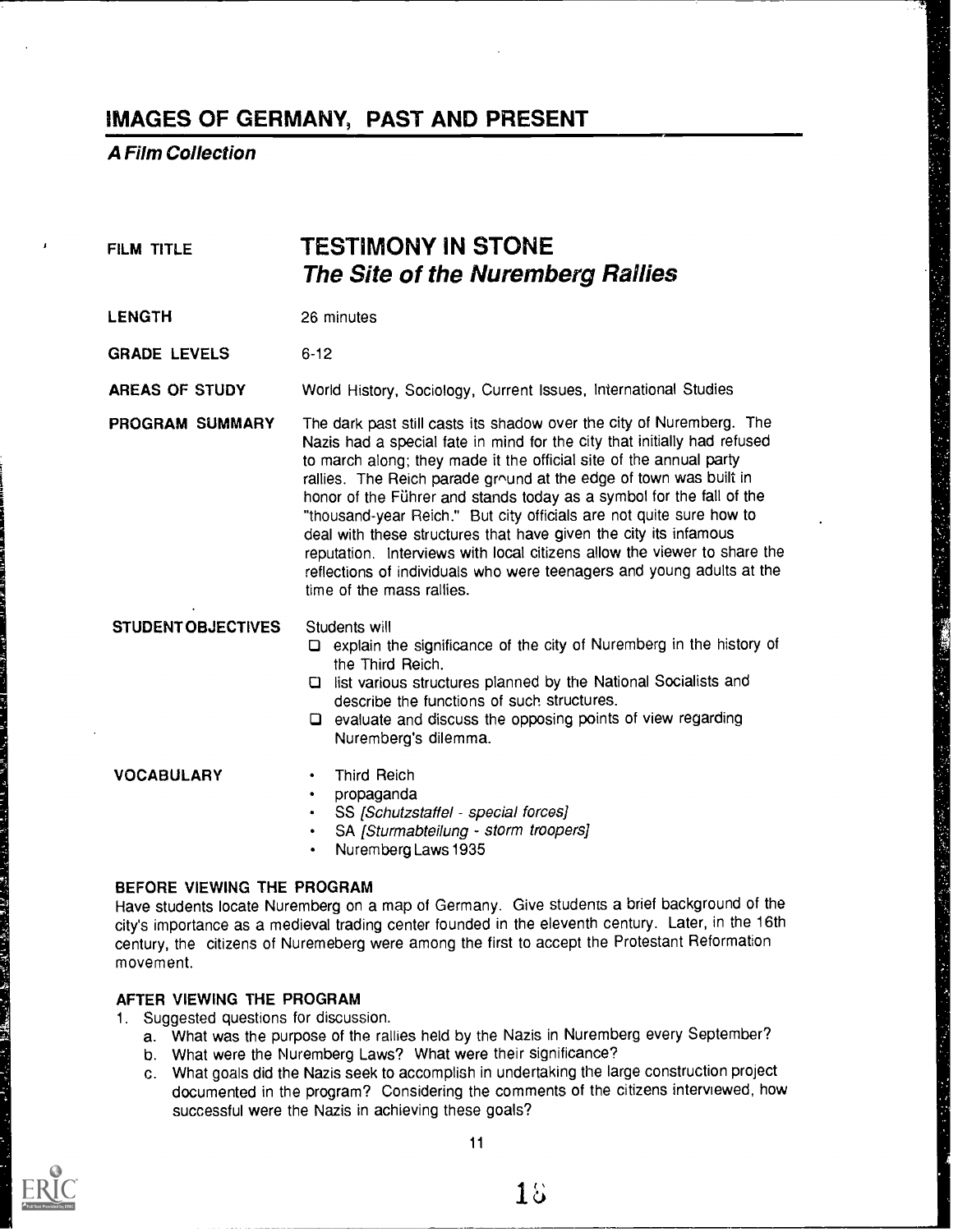A Film Collection

- 2. Divide students into two groups. Have one group advance an argument in avor of the destruction of the remains of the Third Reich's structures. Have the other group argue against the destruction.
- 3. Have students consider the question of whether or not Americans have symbols and reminders of a "dark past." identify these symbols and the groups that might find them offensive.
- 4. Assign research on the Nuremberg trials. What standards were established as a result of the trials? Does the legacy of the Nuremberg trials override the legacy of the Nazi Party rallies held in the city a decade earlier?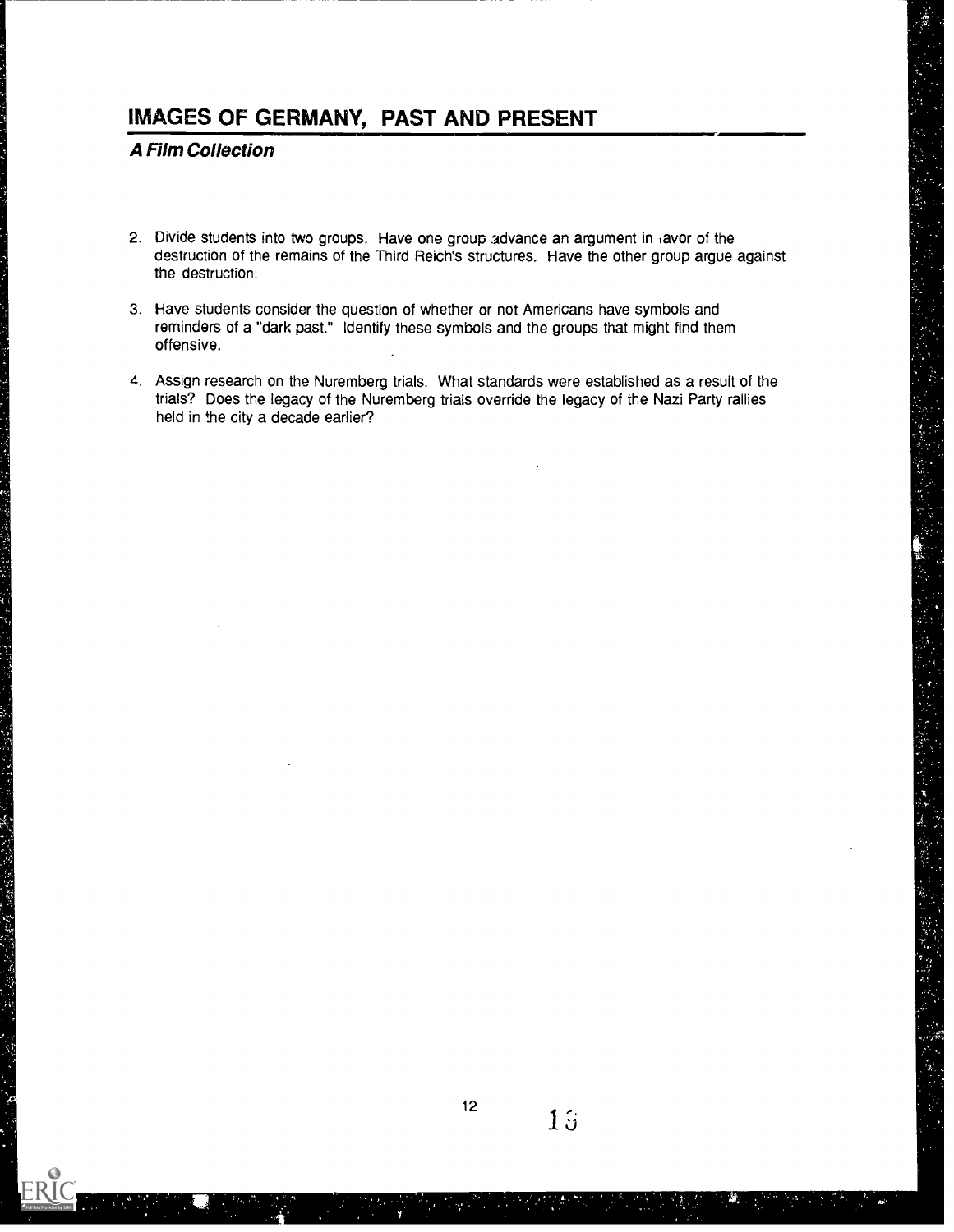A Film Collection

| <b>FILM TITLE</b>          | ALWAYS AN ELEMENT OF FEAR<br><b>Jews in Germany Today</b>                                                                                                                                                                                                                                                                                                                                                                                                                |
|----------------------------|--------------------------------------------------------------------------------------------------------------------------------------------------------------------------------------------------------------------------------------------------------------------------------------------------------------------------------------------------------------------------------------------------------------------------------------------------------------------------|
| <b>LENGTH</b>              | 26 Minutes                                                                                                                                                                                                                                                                                                                                                                                                                                                               |
| <b>GRADE LEVELS</b>        | $6 - 12$                                                                                                                                                                                                                                                                                                                                                                                                                                                                 |
| <b>AREAS OF STUDY</b>      | World History/World Cultures, U.S. History, International Studies,<br>Current Issues, World Religions                                                                                                                                                                                                                                                                                                                                                                    |
| PROGRAM SUMMARY            | In the aftermath of the Holocaust, the German Rabbi Leo Beck said,<br>"Jewish life in Germany has once and for all come to an end". But a<br>today, 35,000 Jews live in Germany as registered members of 60<br>Jewish communities with an estimated 35,000 more Jews that are not<br>registered. What is life like for these Jews? How do they perceive<br>their identity in Germany and what are their major concerns about the<br>present and future of their society? |
| <b>STUDENT OBJECTIVES</b>  | Students will<br>provide a brief overview of the history of the Jewish minorities in<br>0.<br>Germany.<br>recognize examples of discrimination and persecution that German<br>O<br>Jews experienced.<br>identify major concerns expressed by German Jews about living in<br>O<br>modern Germany.                                                                                                                                                                         |
| <b>VOCABULARY</b>          | Torah<br>٠<br>Talmud<br>$\bullet$<br>Yiddish<br>٠<br>anti-Semitism<br>scapegoat                                                                                                                                                                                                                                                                                                                                                                                          |
| BEFORE VIEWING THE PROGRAM |                                                                                                                                                                                                                                                                                                                                                                                                                                                                          |

Explain to the students that Jewish minority communities have historically been a popular target for repression and scapegoating not only in Germany, but throughout the European continent. The rise of the Nazi Party in Germany brought the repression of Jews to a horrible crescendo ultimately causing the extermination of 6 million throughout Europe. Germany's Jewish population was virtually wiped out and, with the end of the war, most survivors moved elsewhere. Only a very small minority chose to stay in their homeland. With the division of Germany at the end of the war, West Germany did little to encourage Jewish refugees to return but provided major financial aid to the new Jewish state of Israel. It took a 1980s American television mini-series, "Holocaust", to awaken the general public of West Germany to the true impact of the Nazi years on the Jewish populations of Europe and to arouse a spirit of empathy and responsibility for the survivors. East Germany's government never recognized any complicity with the Nazi answer to the Jewish 'question,' yet by the late 1980's, East German officials actively encouraged Soviet Jews to relocate in their country to help slow the hemorrhaging

![](_page_19_Picture_4.jpeg)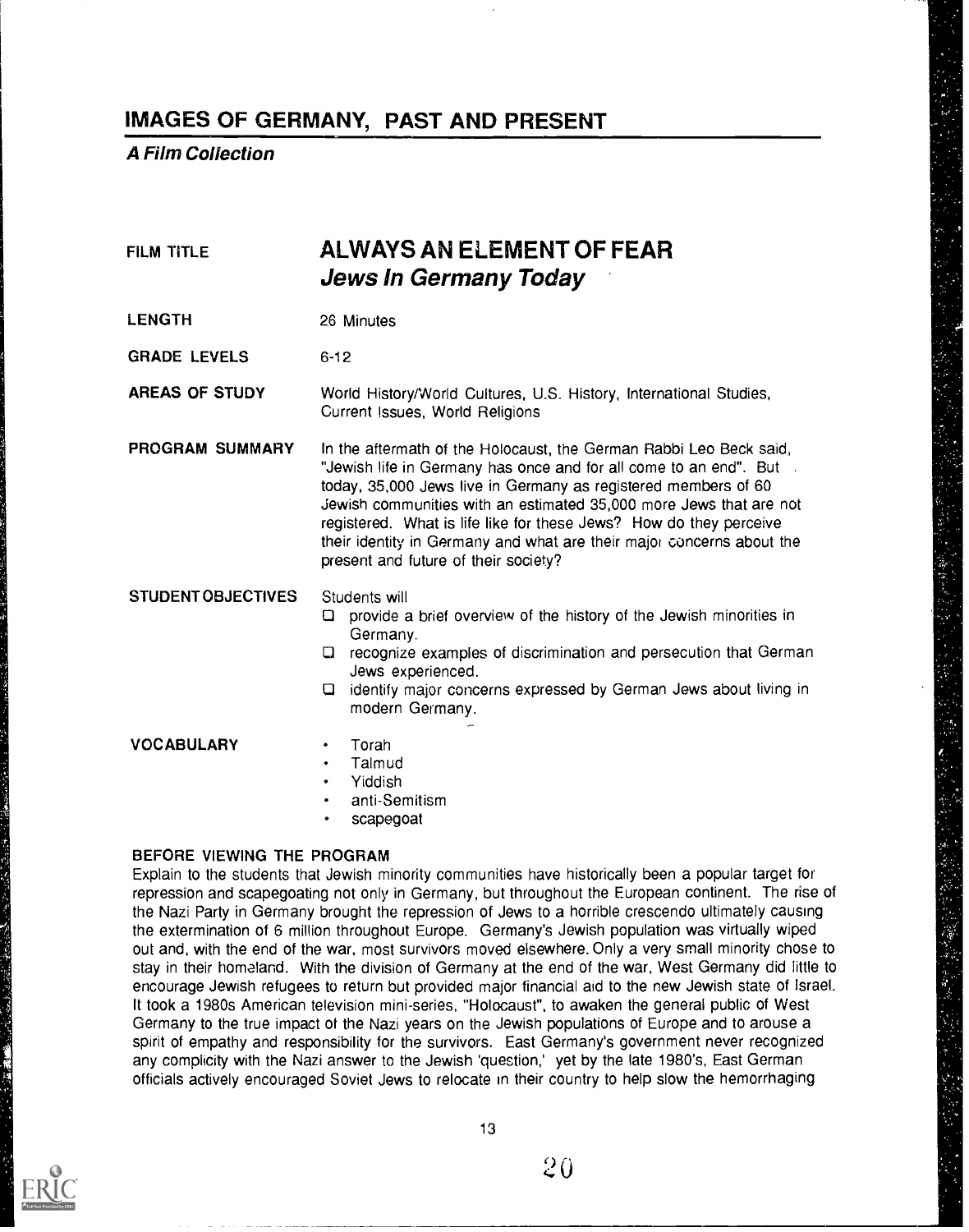### A Film Collection

effect on East German industry caused by the flow of skilled workers moving to the West. With the unification of the two Germanys, conditions for its German Jewish minorities have worsened somewhat as the nation faces the uncertainties associated with the changing face of economic, political, and social conditions currently present throughout Germany.

### AFTER VIEWING THE PROGRAM

- 1. Suggested questions for discussion.
	- a. Why have German Jews undergone discrimination?
	- b. What happened to most of Germany's surviving Jewish population immediately upon 'liberation' from concentration camps at the end of World War II? To which two countries did most of these people immigrate?

(《 传统传统》) "我们的人的人"

经重新经营经营 以水 高麗的 法假

- c. Why have Jews from the ex-USSR immigrated to Germany?
- d. How did tne American television mini-series "The Holocaust" bring about changes in Germany for it's Jewish minority?
- e. What are some of the differences between Jewish schools in Germany and typical public schools in the United States?
- f. Where is the largest concentration of Jews in Germany today?
- g. Why do German Jews still feel threatened?
- 2. Divide the class into research groups. Assign each group to collect information on one of the following ethnic minorities that are undergoing difficulties with the majority culture/government because of political/religious/social differences.
	- $\square$  Sikhs India
	- D Palestinians Israel
	- Quebec French Canadians Canada
	- $\Box$  Kurds Iraq
	- □ Irish Republican Army United Kingdom
	- D Native Americans United States

The research group will divide into two teams that will each represent the minority and majority culture/government. These two teams will debate each other using the information they have collected to provide a data base for their arguments.

3. Many German Jews immigrated to the United States after World War II and joined a long list of immigrants that have been assimilated into our culture. Have students do research reports on minority groups that have played a role in U.S. History after immigrating to this country. The reports should identify reasons for the immigration. Identify any students that can use personal family background as an example to add interest to the project.

![](_page_20_Picture_21.jpeg)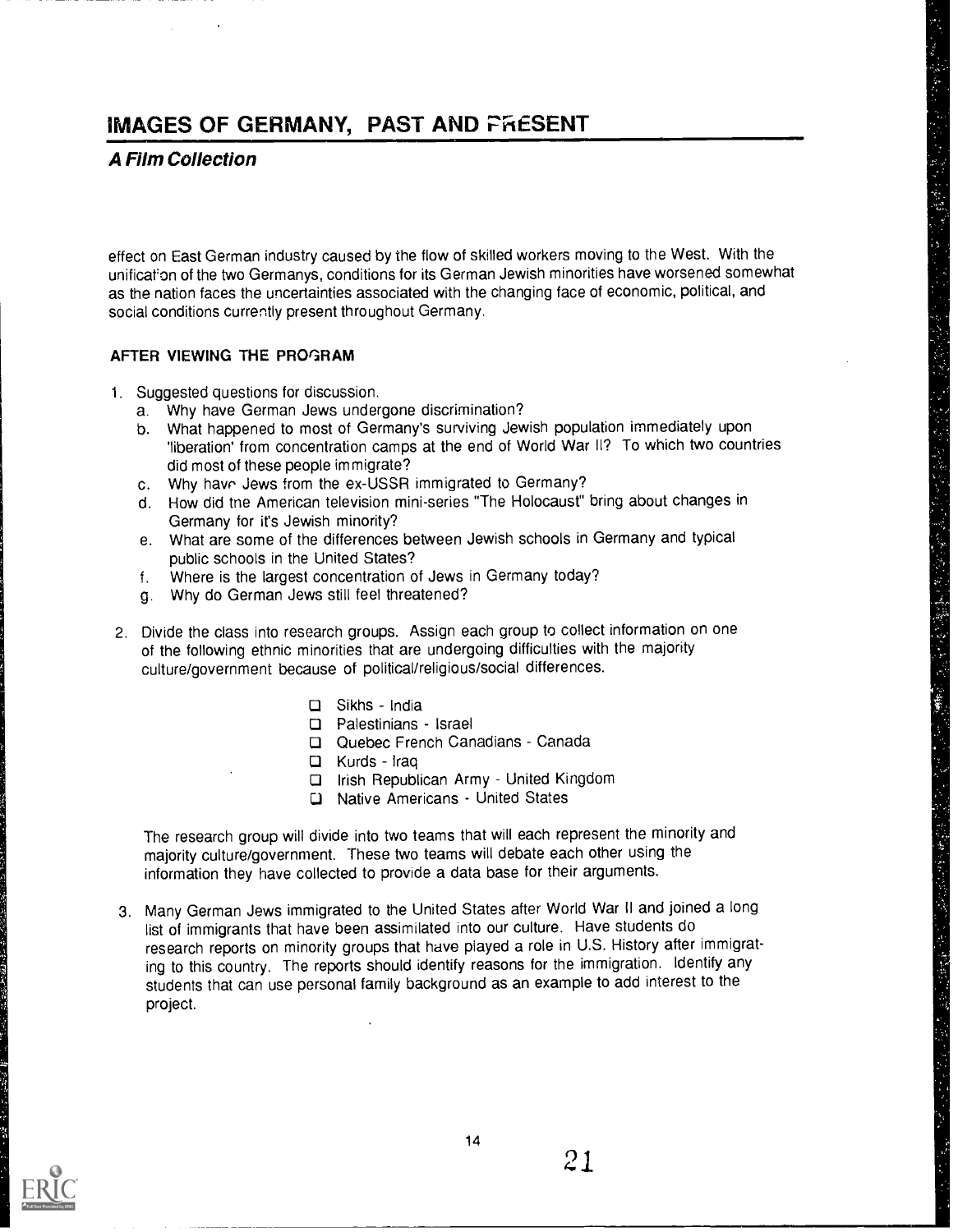### A Film Collection

### FILM TITLE **THE REICHSTAG** Notes On A Hallowed Hall

LENGTH 26 Minutes

GRADE LEVELS 6-12

AREAS OF STUDY World History/World Cultures, U.S. History, International Studies, Current Issues

PROGRAM SUMMARY For more than 100 years the Reichstag building in Berlin has been a symbol of the power and weakness of democratic forces in Germany. In 1918, after the collapse of the monarchy, Scheidermann proclaimed the beginning of the Weimar Republic. Fifteen years later, after the National Socialists brought the Weimar Republic to an end, the Reichstag was in flames. Today, after the reunification of the two German states, the Reichstag is expected to be the seat of the German Parliament. The film recounts the history of this highly symbolic building that was shown in pictures around the world on October 3, 1990.

#### STUDENT OBJECTIVES Students will

- O identify dates and events associated with the history of the Reichstag.
- recognize examples and components of some of the different governmental systems that have been a part of the Reichstag's history.
- recognize the importance of the Reichstag in a new, unified Germany.

- VOCABULARY · parliament
	- kaiser [emperor]
	- Social Democrats
	- Weimar Republic
	- National Socialist Party [Nazis]

#### BEFORE VIEWING THE PROGRAM

Explain to the students that the nation of Germany is a relatively young country, (established in 1871), that has survived a rapid progression of governmental systems that run the gamut from . dictatorships to democracies. The film will review the role played by the Reichstag building in Germany's history and it's future in a newly unified Germany.

![](_page_21_Picture_19.jpeg)

15

 $2\mathcal{Z}$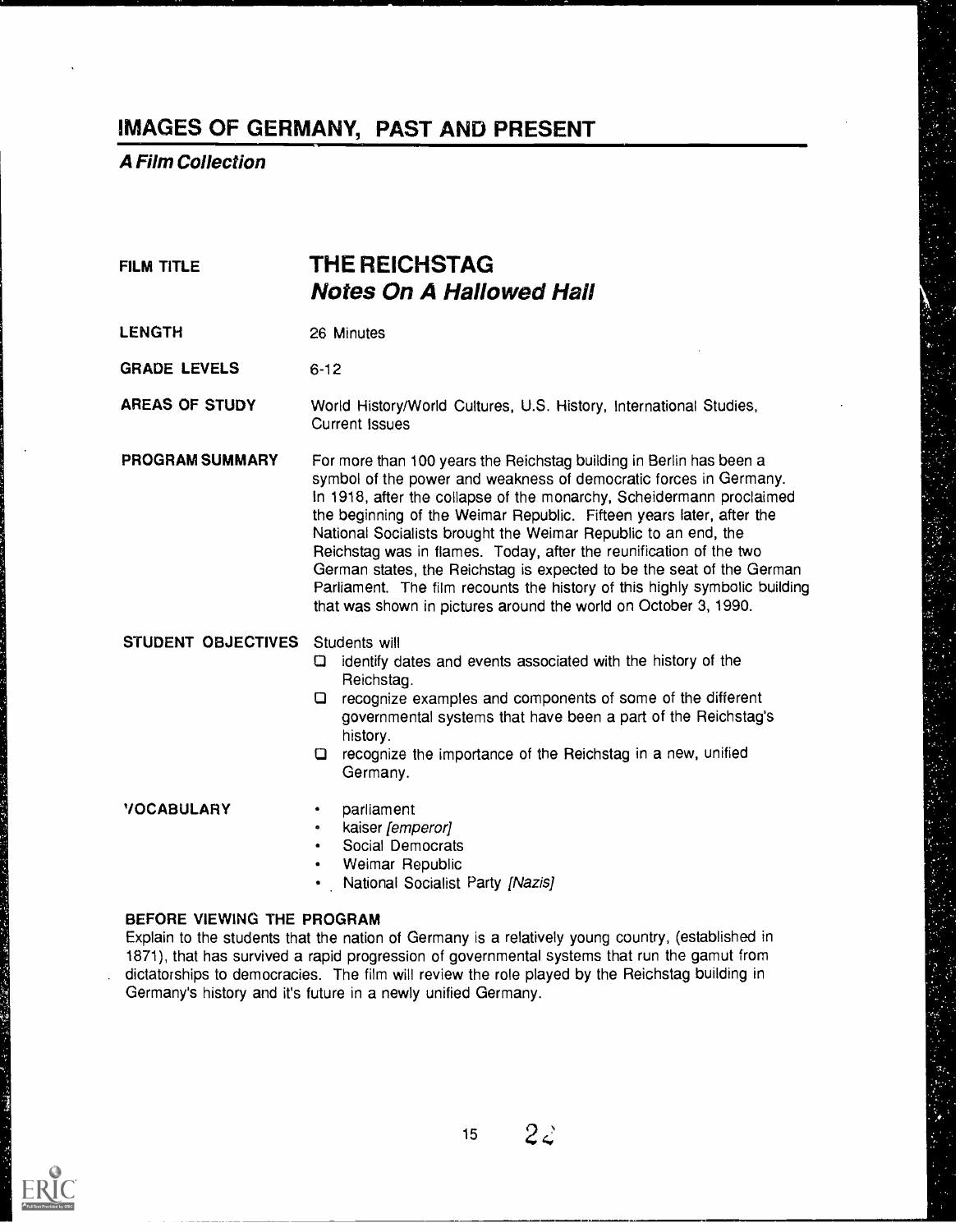A Film Collection

### AFTER VIEWING THE PROGRAM

- 1. Suggested questions for discussion
	- a. Why did Wilhelm I not want the inscription "For The German People" placed over one of the entrances of the Reichstag? What symbol did he want as a replacement?
	- b. Why did the Nazis burn the Reichstag?
	- c. Why did Hitler and the Nazis want to build a "Great Hall of the People" so that it would dwarf the Reichstag in terms of physical size?
	- d. Why did invading Soviet armies make it a point to plant a Soviet flag over the Reichstag almost immediately after entering the city in 1945?

计可分配 医多孢菌素 化高压高度 医神经细胞 网络马克拉克 医中间的

- e. Why was the legislative chamber in the Reichstag not used from 1971 until 1990, even though it and the entire building had been refurbished?
- f. What "international border" once stretched along the grounds of the Reichstag?
- 2. Have students make a timeline using the following dates associated with the history of the Reichstag.
	- 1884
	- December 5, 1894
	- August 4, 1914
	- November 9, 1918
	- □ February 27, 1933
	- Spring 1945
	- October 3, 1990
	- □ June 20, 1991
- 3. The 3rd of October is well on it's way to becoming the most important political holiday in the nation of Germany. Have students explain the reason for this. Most nations of the world have determined one day us their national "birthday". Have students choose a country and research the date of it's "birthday" and the reasons for that particular date. The research is to be presented to the class and used to develop a calendar of national birthdays.
- 4. Many governments strive to construct public edifaces that will serve as a physical representation of the power and prestige of that government. (The film briefly touches on Hitler's architectural plans as an important part of his "1000 Year Reich".) Have students research major public buildings/complexes that would be comparable to the Reichstag of other national governments. The following are examples.
	- The Kremlin (Russia)
	- The Capitol Building (United States)
	- The Houses of Parliament (United Kingdom)
	- Tienan men Square (People's Republic of China)

 $2\mathsf{J}$ 

![](_page_22_Picture_25.jpeg)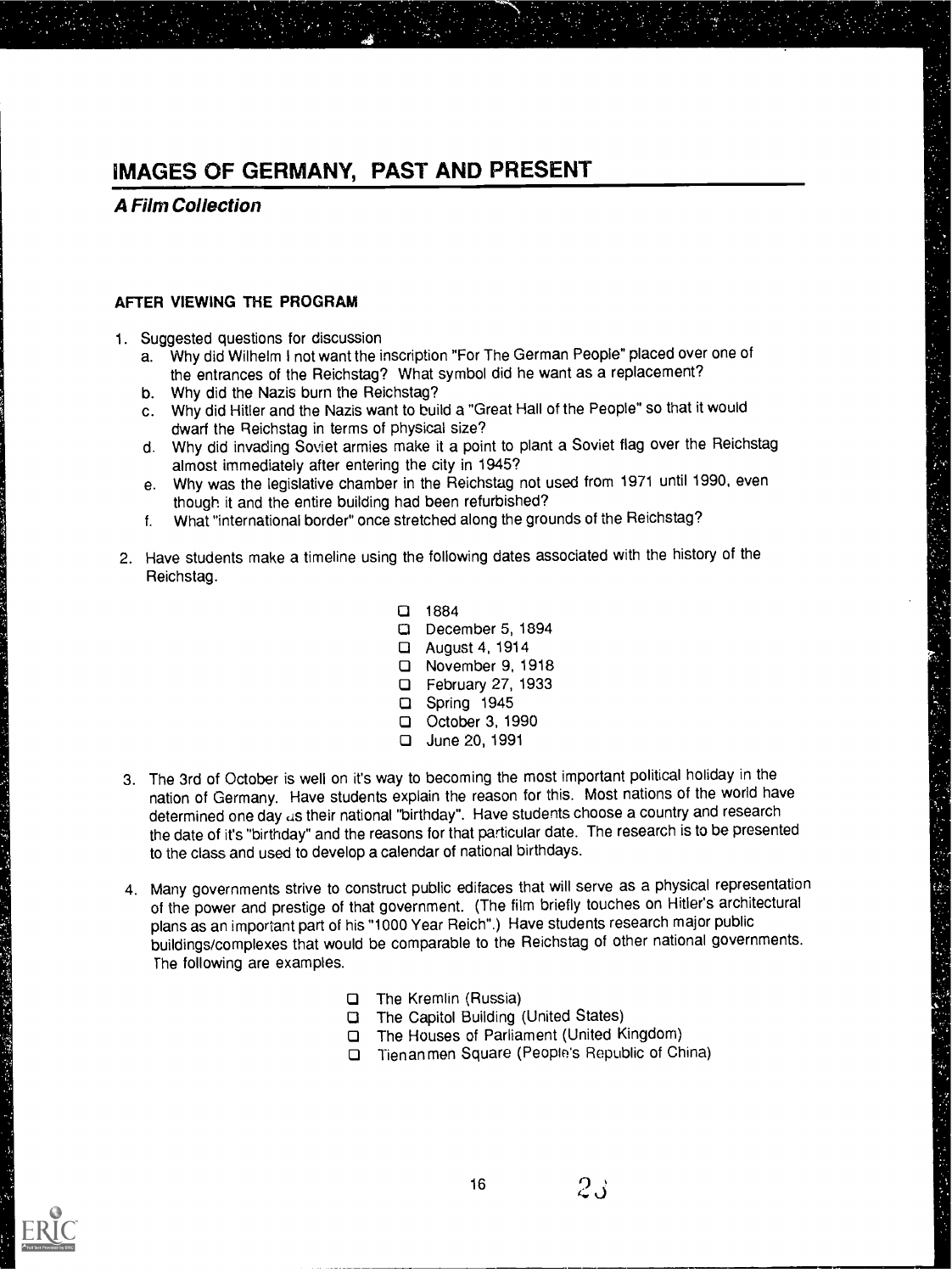A Film Collection

### FILM TITLE **CARE:** Packages for Berlin

LENGTH 25 Minutes

GRADE LEVELS 6-12

AREAS OF STUDY World History, United States History

PROGRAM SUMMARY Berlin 1945. Millions of refugees, homeless and stateless people attempt to survive amidst the rubble. Hunger is part and parcel of everyday post-war life. Many are undernourished. People need help. This help came in the form of food packages distributed by charities and churches in the U.S.A. In 1946, the Organization "Cooperative for American Remittances to Europe"--better known under the acronym "CARE"--was founded. This video uses excerpts from weekly news round-ups and reports from people who lived through this period to give an impression of the events and the profound help that "CARE" brought to the residents of Berlin.

#### STUDENT OBJECTIVES Students will

- describe the social, political and economic aftereffects of modern warfare in a defeated country.
- $\square$  identify ways in which private citizens and organizations can exert a positive effect in other parts of the world.

### VOCABULARY · Cold War

- 
- Berlin Blockade
- Black Market
- ration stamps
- abitur [exam for university admission]

#### BEFORE VIEWING THE PROGRAM

Using a map, discuss with students the Four-Power Occupation of Germany after World War II. Explain that the United States, French, and British zones became West Germany and the Soviet zone became East Germany. Point out the location of Berlin, deep within the Soviet Zone, and explain that the city was also divided into zones controlled by the four powers. The map will help explain the difficulties in getting provisions to the areas controlled by the United States, French and British in Berlin.

Point out to students that many CARE packages had the names of individuals or charitable organizations which had provided the packages.

![](_page_23_Picture_19.jpeg)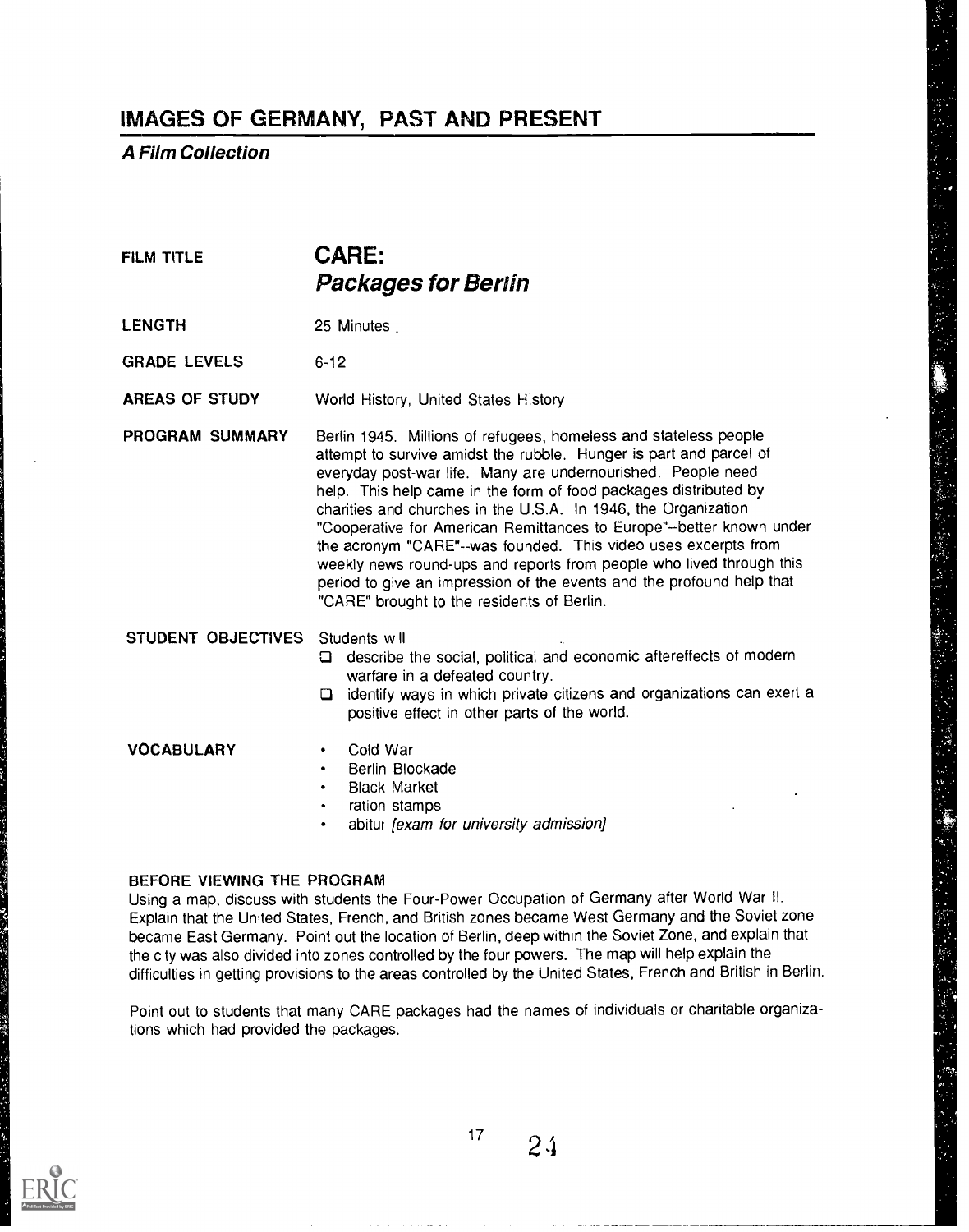A Film Collection

### AFTER VIEWING THE PROGRAM

- 1. Suggested questions for discussion.
	- a. Why did the people of the United States send CARE packages to the people of Germany- a nation with which we had recently defeated in World War II?
	- b. What were some of the goods found in the CARE packages? Why were these specific items included?
	- c. Why did the Soviets cut off rail and water access to Berlin in 1949? What means of transportation could not be cut off?
	- d. What kind of feelings and memories were expressed in the recent interviews by people who had received the CARE packages? Do you think feelings of good will are still present in the recipients?
- 2. CARE is an example of private humanitarian aid. Have students research the Marshall Plan as an example of government sponsored aid. Why would the U.S. government provide such aid? How were these two efforts similar? How were they different?
- 3. Since 1963, CARE has expanded its operations to many parts of the world for various catastrophies. Have students identify some of the other philanthropic works of CARE in the world today.

化乙烯 机电子聚酰胺

"编"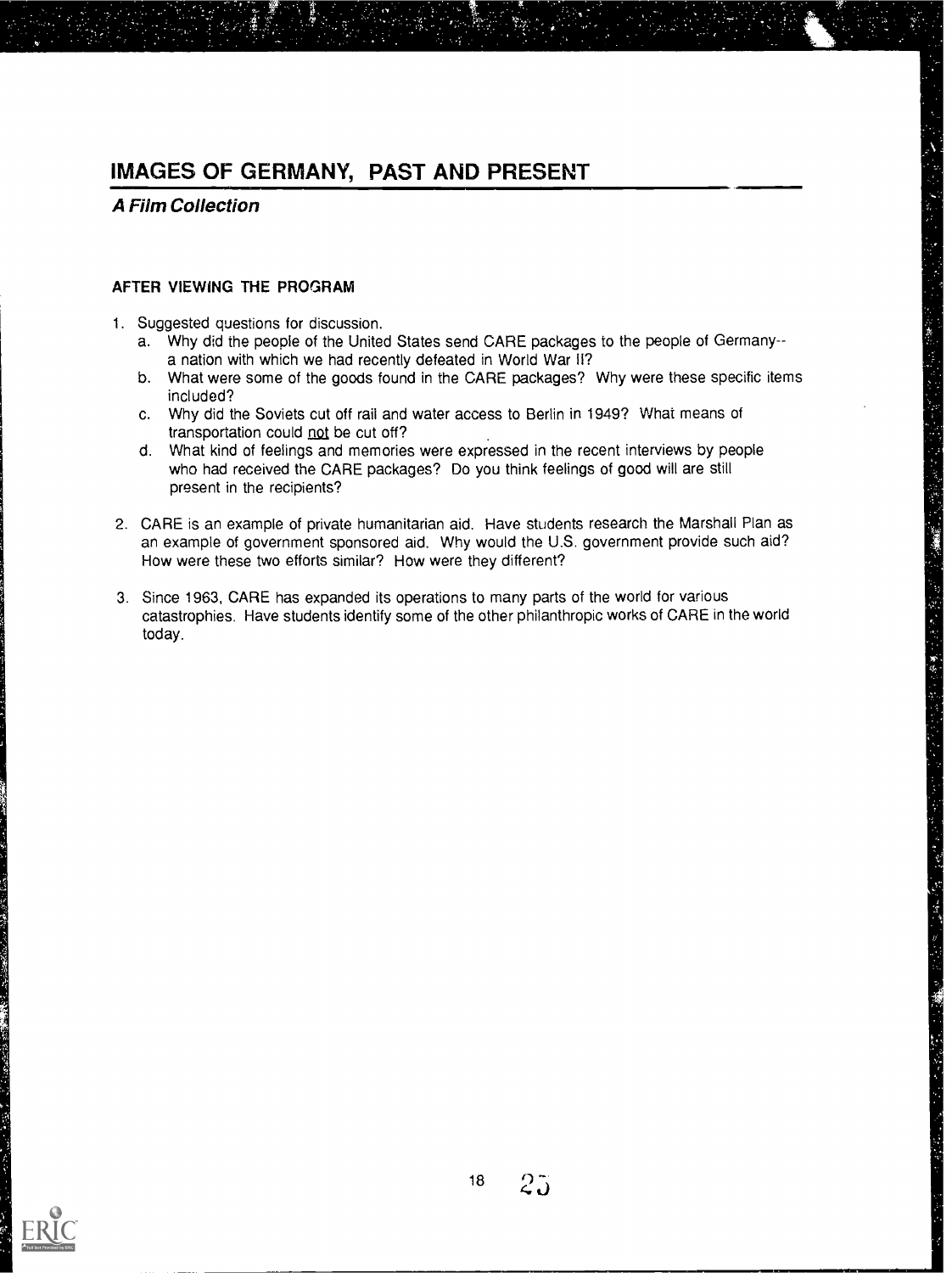A Film Collection

| FILM TITLE          | <b>STONE AND GLASS</b><br><b>The Cologne Cathedral Works</b>                                                                                                                                                                                                                                                                                                                                                                                                                                                                               |  |  |  |
|---------------------|--------------------------------------------------------------------------------------------------------------------------------------------------------------------------------------------------------------------------------------------------------------------------------------------------------------------------------------------------------------------------------------------------------------------------------------------------------------------------------------------------------------------------------------------|--|--|--|
| <b>LENGTH</b>       | 25 Minutes                                                                                                                                                                                                                                                                                                                                                                                                                                                                                                                                 |  |  |  |
| <b>GRADE LEVELS</b> | $6-12$<br>World History, World Religions, and Vocational Classes<br>The Cologne Cathedral's twin spires tower above the skyline, symbols of<br>the city on the Rhine. They attract millions of tourists every year. Like<br>most of Germany's medieval cathedrals, it is an on-going construction site.<br>Skilled craftsmen labor throughout the year repairing the damage<br>wrought by weather, pollution, and war. This video shows how ancient<br>crafts as well as the latest technology are being used to restore the<br>Cathedral. |  |  |  |
| AREAS OF STUDY      |                                                                                                                                                                                                                                                                                                                                                                                                                                                                                                                                            |  |  |  |
| PROGRAM SUMMARY     |                                                                                                                                                                                                                                                                                                                                                                                                                                                                                                                                            |  |  |  |
| STUDENT OBJECTIVES  | Students will<br>discuss conditions that caused the Cathedral to deteriorate and<br>o<br>explain the various methods employed to restore the building.<br>describe the skills necessary before one can become a craftsman<br>O<br>with the ability to work on the Cathedral.<br>compare the methods used by craftsmen to restore the building<br>0<br>today with the methods used to originally construct the building.                                                                                                                    |  |  |  |
| <b>VOCABULARY</b>   | cathedral<br>٠<br>restoration<br>٠<br>stonemason<br>٠                                                                                                                                                                                                                                                                                                                                                                                                                                                                                      |  |  |  |
|                     |                                                                                                                                                                                                                                                                                                                                                                                                                                                                                                                                            |  |  |  |

### BEFORE VIEWING THE PROGRAM

Explain that the Cathedral has been under constuction and renovation since the Middle Ages. Weather, air pollution, and war have been the enemies of the building. The restoration that is taking place today is carefully planned to take full advantage of the ancient skills of the craftsmen as well as modern technology and machines. Even with technology, the work is slow because so much restoration is necessary. Point out to students that the work is expensive but funds from the church, the government, and private donations are used for renovations.

 $2\ddot{\circ}$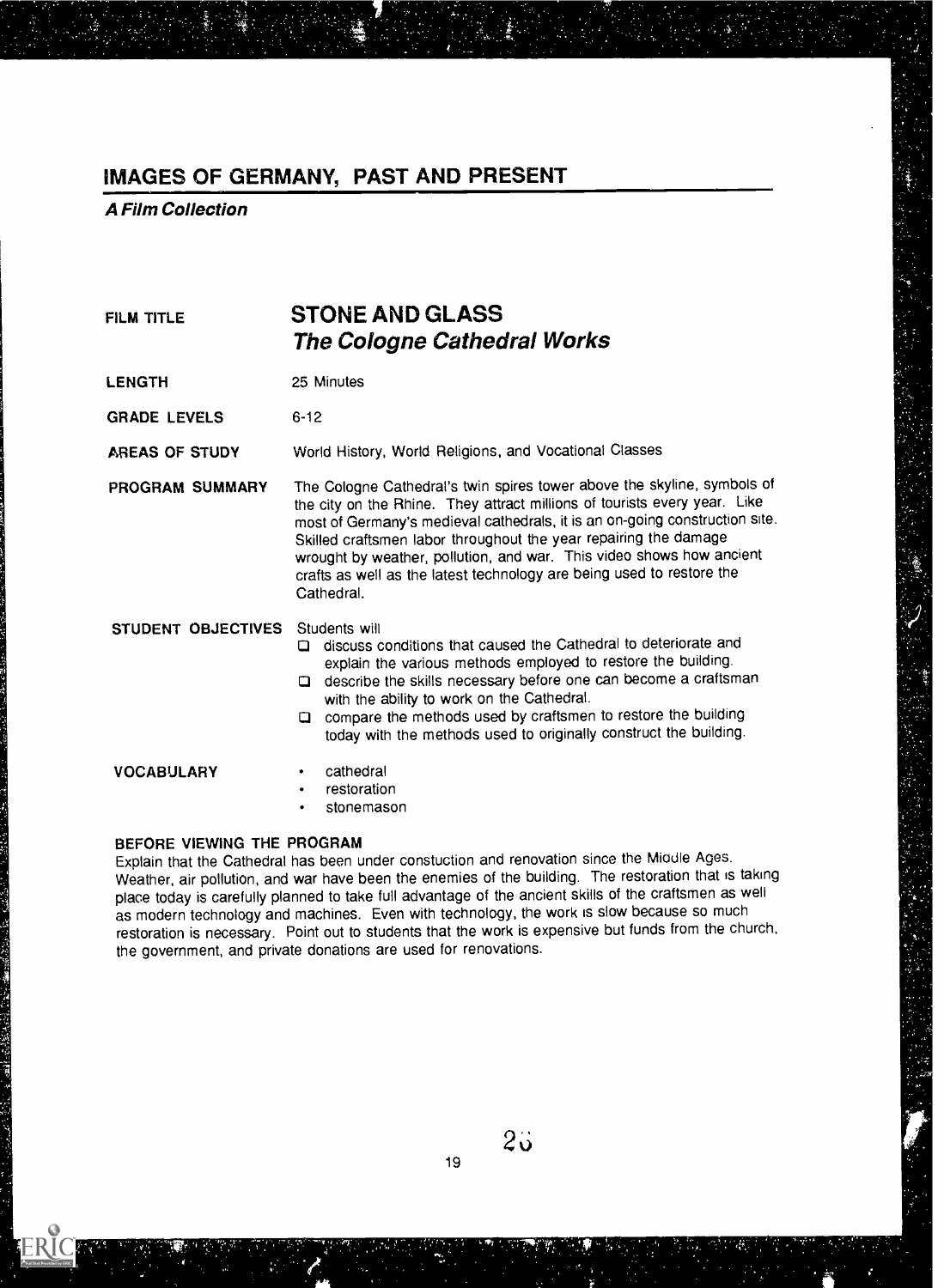A Film Collection

计上进入电路

#### AFTER VIEWING THE PROGRAM

- 1. Suggested questions for discussion.
	- a. What was the primary purpose for building the Cologne Cathedral?
	- b. Construction began on the Cathedral in the Middle Ages. Why wasn't the building completed before this century?
	- c. What are the primary causes of the deterioration of the Cathedral and what steps are being taken to correct the problems?
	- d. What skills are necessary to become a craftsman with the ability to work on the restoration of the Cathedral?
	- e. How has technology changed the methods used for restoration?
	- f. What is the meaning of the statement, "If the work on the Cathedral ever stops, the world will end"?
- 2. Uivide the class into five group of students. Appoint one group to role play a panel of experts which will decide the fate of the restoration project of the Cathedral of Cologne. Appoint the second group of students as historians to argue before the panel for complete and faithful historical accuracy of craftmanship in each area of restoration. Appoint the third group of students as architects with technological skill who argue for quicker and cheaper methods using the latest equipment and supplies. The fourth group should role play representatives from the church and the last group should be government officials who are greatly concerned about the high cost of restoration.
- 3. Have students locate skilled craftsmen in the local community. Invite these artisans to the school to discuss their work including preparation, experience, skill, and compensation.
- 4. What other social/economic groups would indirectly be affected by the Cologne Cathedral (e.g., church officials, local businessmen)?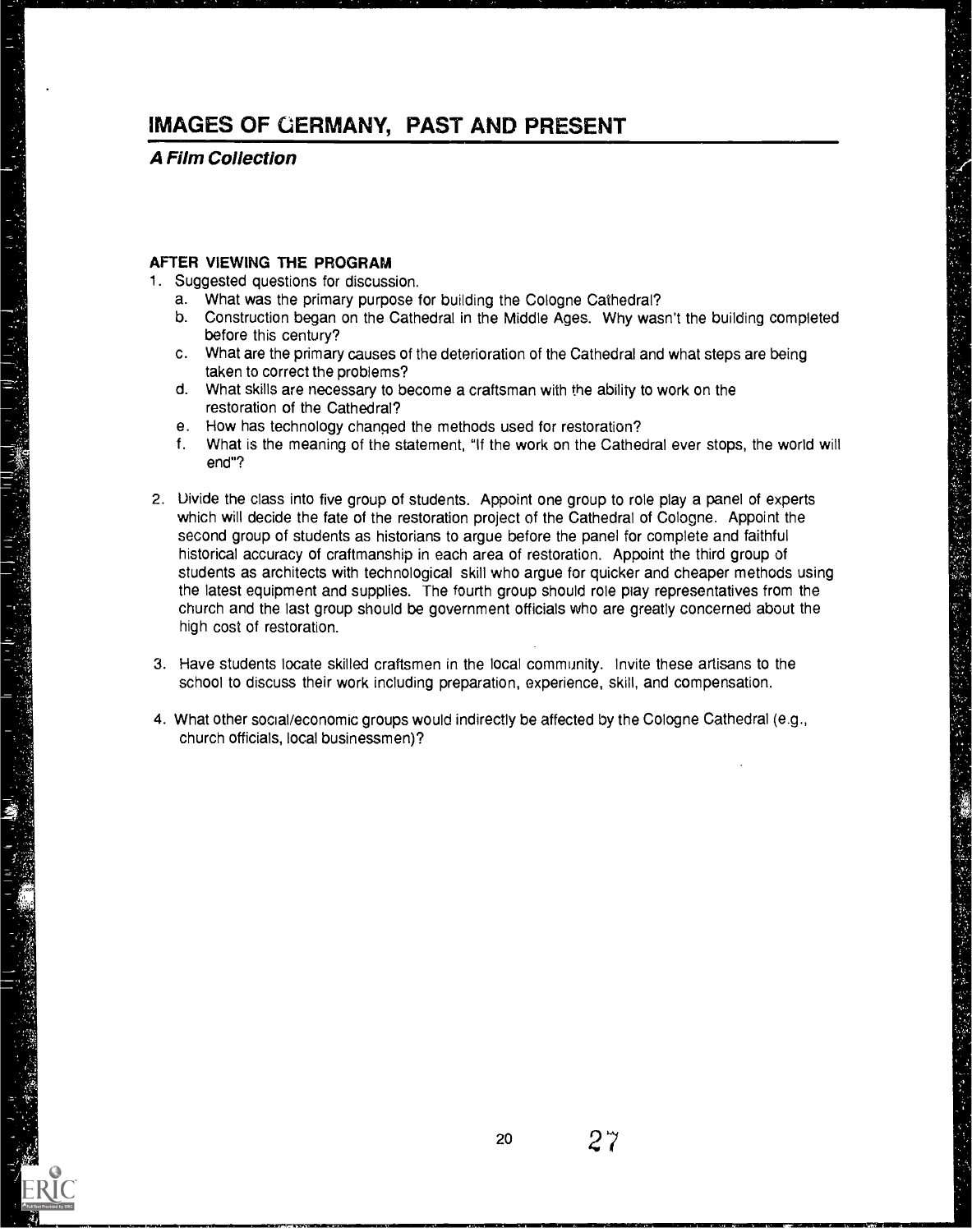A Film Collection

### FILM TITLE **THE LAUSITZ LEGACY**

- LENGTH 25 minutes
- GRADE LEVELS 6-12

AREAS OF STUDY Economics, Environmental Studies, Geography, World History, Comparative Governments, and Current Events

PROGRAM SUMMARY The Lausitz coalfields were the former East Germany's major sources of energy. Lignite (soft brown coal) was strip-mined here non-stop for decades. For the people living in this area, it was both a curse and a blessing. Although it provided jobs, it also displaced 20,000 people and destroyed 100 communities. The economic advantages were cruelly affected by the devastating ecological consequences. Five hundred square miles of land were left looking like a barren desert. Nearby power plants used the brown coal to produce electricity without the benefit of scrubbers or filters on the smokestacks. The video compares coal mining and restoration projects in the Rhineland area of western Germany with the severe mining operation of the Lausitz area.

### STUDENT OBJECTIVES Students will

describe the destruction to the Lausitz area that took place during the rule of the GDR.

研究所 著 增强增强的 化五苯异丙二

- $\square$  explain the area's economic benefits to the former government and to the citizens.
- compare strip-mining in the east to strip-mining in the west of Germany.

#### VOCABULARY · strip-mining

- 
- conservation
- land reclamation
- GDR [German Democratic Republic]

#### BEFORE VIEWING THE PROGRAM

On a map, locate Brandenburg and the Rhineland. Explain to the students that the destruction of the ecology of the Lausitz area was due in great part to the need of the government to produce cheap energy for production of electricity and automobile fuel. Further, discuss with students the fact that the citizens of the area had no say in coal production nor in the relocation of people and villages. Even though the coal fields have been privatized, the citizens of the area are still concerned about the environomental impact of the mining operation. In addition, the production of energy from this coal does not have to comply with the same environmental laws as other energy producers in Germany.

![](_page_27_Picture_18.jpeg)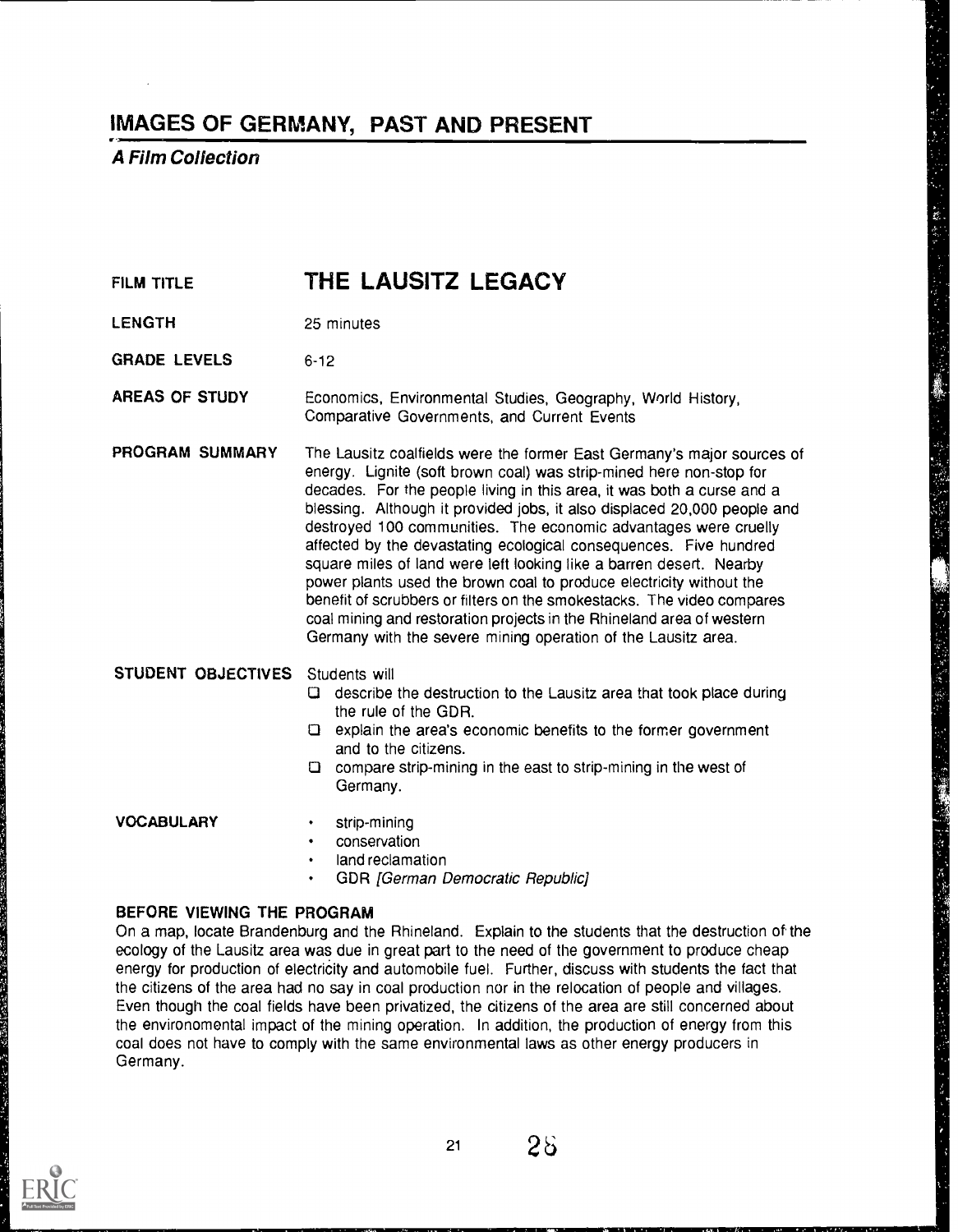### A Film Collection

#### AFTER VIEWING THE PROGRAM

- 1. Suggested questions for discussion.
	- a. What was the significance of the Lausitz area to the former GDR?
	- b. What is the greatest disadvantage in using the conveyor in strip-mining? How could this problem be solved?
	- c. What were the feelings of the residents in the area of Lausitz? Why did they feel this way? Why didn't they initiate change?
	- d. Why was there no attempt to restore the ravaged landscape?
	- e. How will land reclamation take place and who will pay the cost?
- 2. Divide the class into three groups: citizens of the Lausitz area, owners of the mining company, and government officials. Have each group develop a statement of the problem and a solution statement using its own point of view. Compare and contrast each problem and possible solution by using a chart to show the differences and similarities. Lead the class to suggest a solution that will be fair to as many people as possible.
- 3. Ask students to research the problems in the area of Copperhill, Tennessee, during this century. What have been the effects of copper production to the area, environmentally and economically? Compare the Lausitz area in Germany to the Copperhill, Tennessee, area in the United States.

![](_page_28_Picture_11.jpeg)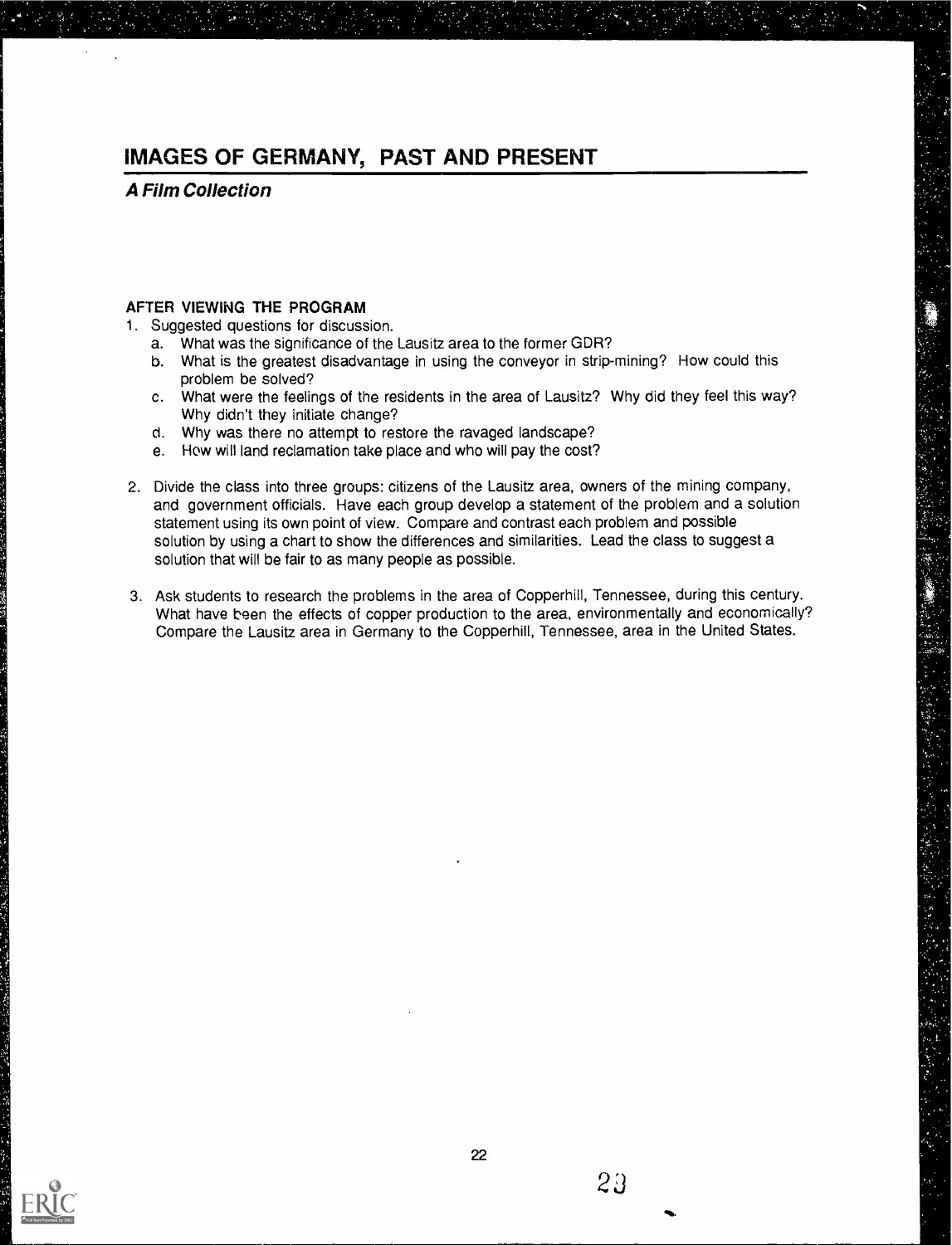A Film Collection

### FILM TITLE **CAGED** The Evolution of the Inner German Border Fence

LENGTH 25 Minutes

GRADE LEVELS 6-12

AREAS OF STUDY World History, Economics, Government

PROGRAM SUMMARY For 40 years a border separated Germans from Germans. When both German republics were founded in 1949, just a single barbed wire fence stood between the two countries. But as dissolution of the East German people with their government grew over the years, so did the complexity of the border installations designed to keep them inside. More than 200 people died at the inner German border and at the Berlin Wall. Rare archive footage documents the technological development of the GDR's border- -the inconceivable expenditures and thoroughness with which trap after deadly trap was set. No one was to escape the unloved country--even if it cost them their lives.

### STUDENT OBJECTIVES Students will

- $\Box$  describe the growth of security measures along the border between East and West Germany after World War II.
- **Q** explain why the GDR felt that the security measures were necessary.

医乳糖酸盐 医紫色 化苯甲酸 医心包 医皮肤病 医皮肤病 医心包的 医神经管 医神经管 医心包的 医心包的 医心包 医心理 医喉炎 医心包 医心包结 医心包 医心包 医心包的 医心包的 医心包的 医心包的 经经营 医心包的

 $\Box$  develop an understanding of the feelings of the people whose freedom was limited by the border fences.

- VOCABULARY GDR [German Democratic Republic]
	- demarcation line
	- detonation
	- Cold War

### BEFORE VIEWING THE PROGRAM

Discuss with students the division of Germany after World War II and the differences in the political sysiems which controlled each sector. Ask students to observe where the walls were built as opposed to where fencing was used. Explain that over time, entire villages within 20-25 miles of the border evere vacated, sometimes with only a 24 hour notice. Use a map to show students where the border between East and West Germany was located. As students watch the film, ask them to list in chronological order the specific type of barriers that constituted the border between 1949 and 1989.

![](_page_29_Picture_18.jpeg)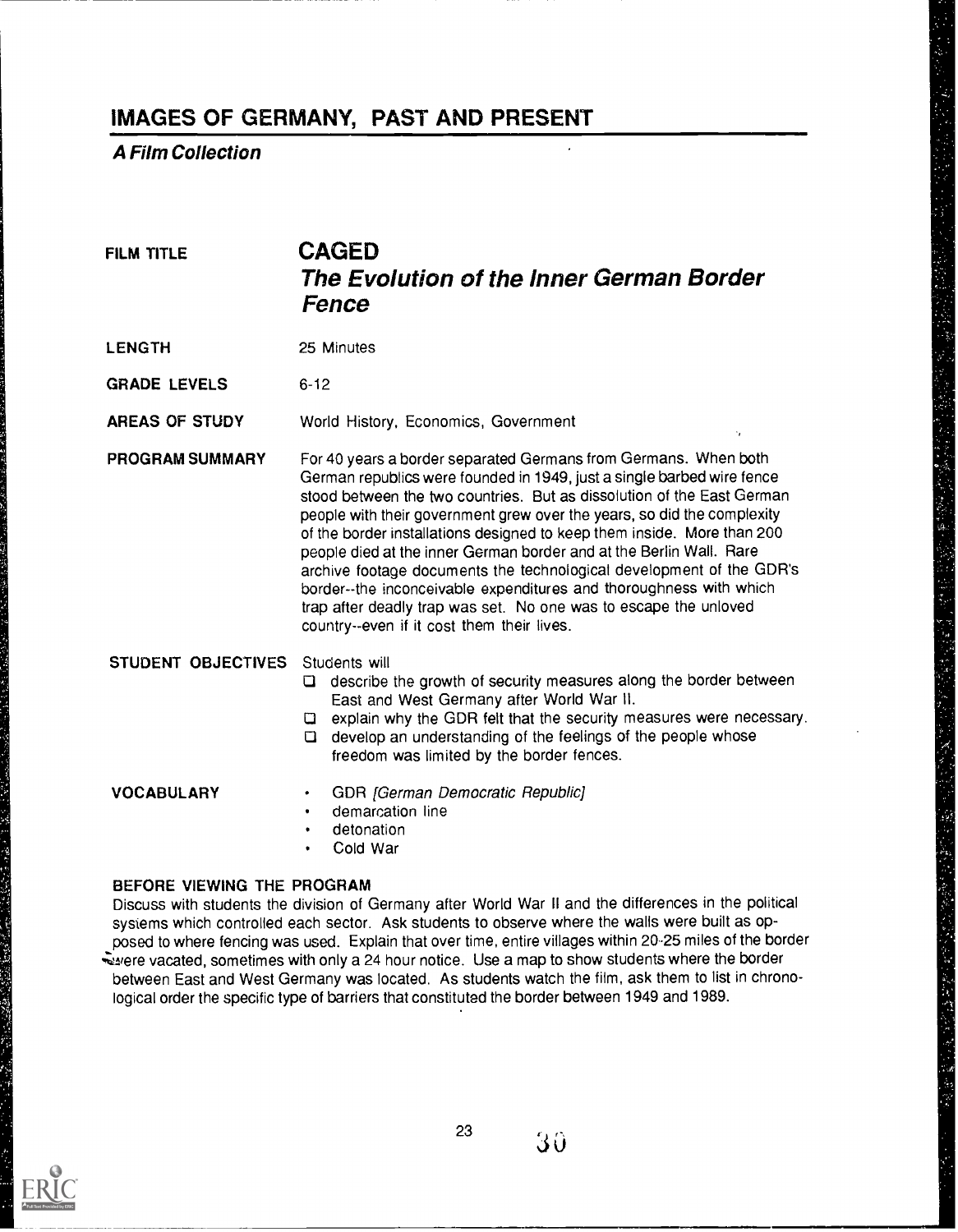### A Film Collection

#### AFTER VIEWING THE PROGRAM

- 1. Suggested questions for discussion.
	- a. Why did the GDR feel it was necessary to build fences?
	- b. Where did the GDR feel it was necessary to have solid walls built?
	- c. Why did the leaders in the GDR feel a need to continually make the border defenses more complex and more deadly?

けいかん じゅんぽ おぼけれ

- d. How did citizens in the GDR respond to these "technological improvements?" What did the border guard mean when he said "escape is the mother of invention?"
- e. Why did Communist Party Leader Erick Honniker order the removal of all the automatic firing devices along the border in 1983?
- f. The GDR used the words democratic and republic in its name. Why would we consider the government to be neither democratic nor a republic?
- g. What impact do you think modern communications played in opening the border between the two countries? [Radio and television transmissions could not be controlled with fences and walls.]
- 2. Select a main thoroughfare in your city or county and tell students that a wall has been constructed along this route. They may not cross it at any point. What activities could they no longer carry on? Which family members and friends could they no longer visit? Could they continue to attend their school? Each student's list will vary, but explain that this is exactly what happened to the German people. (A map of your area, if available, will help students with the activity.)
- 3. Have students read the Robert Frost poem "Mending Walls." Lead a discussion of the poem in light of the interGerman border.

Read Joshua 6:20 from the Old Testament and have students discuss its relevance to the events in Germany in 1989.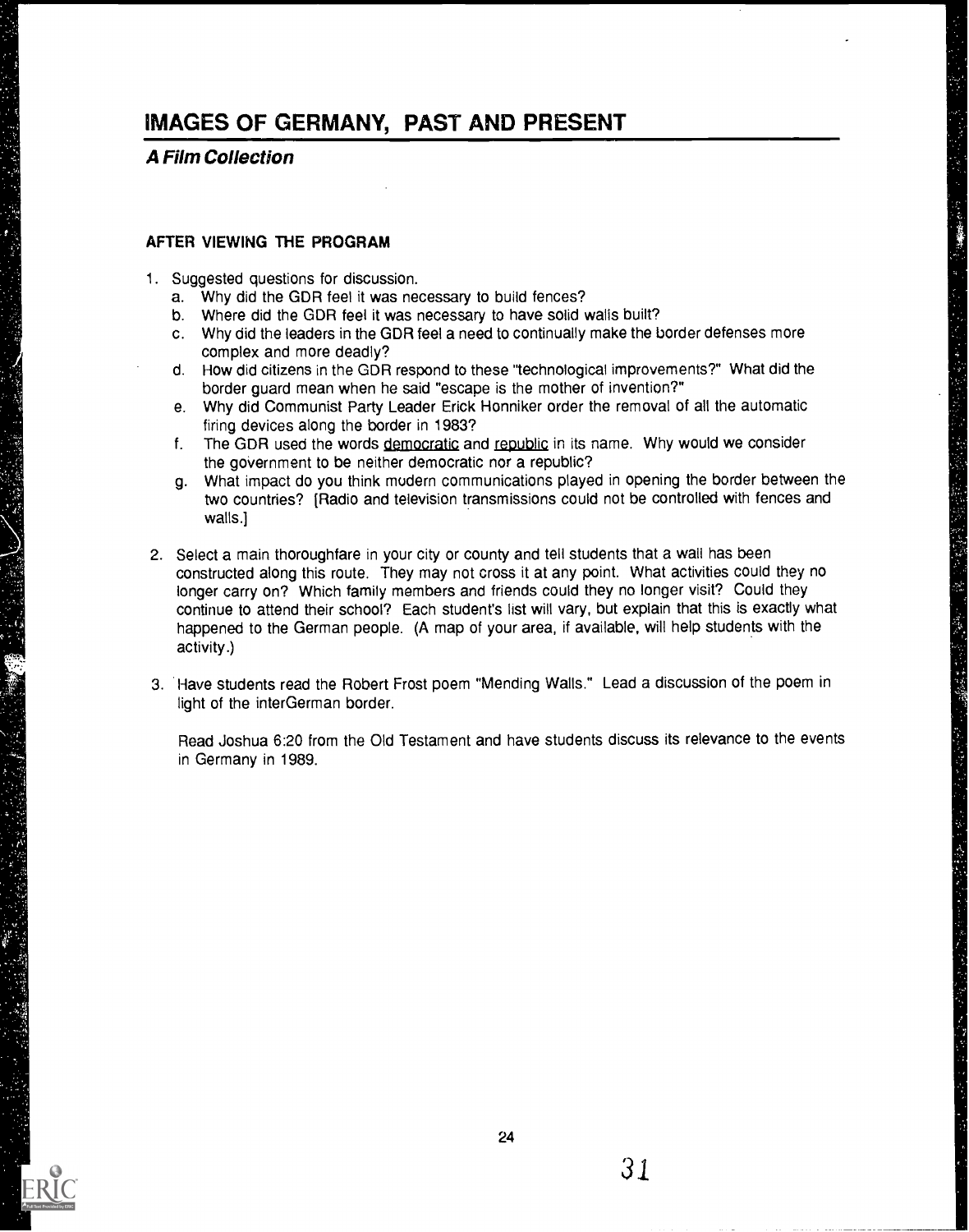A Film Collection

| <b>FILM TITLE</b>   | MAKING THE NEW OUT OF THE OLD<br><b>Recycling is the Word</b>                                                                                                                                                                                                                                                                                                                                                                                                  |  |  |  |
|---------------------|----------------------------------------------------------------------------------------------------------------------------------------------------------------------------------------------------------------------------------------------------------------------------------------------------------------------------------------------------------------------------------------------------------------------------------------------------------------|--|--|--|
| <b>LENGTH</b>       | 25 Minutes                                                                                                                                                                                                                                                                                                                                                                                                                                                     |  |  |  |
| <b>GRADE LEVELS</b> | $6-12$                                                                                                                                                                                                                                                                                                                                                                                                                                                         |  |  |  |
| AREAS OF STUDY      | Environmental Studies, Current Issues, Geography, and Economics                                                                                                                                                                                                                                                                                                                                                                                                |  |  |  |
| PROGRAM SUMMARY     | Just as in the United States, Germany is burdened every year with<br>millions of tons of trash from private households. The result is a steady<br>increase in environmental damage and sanitation costs. In an effort to<br>counteract this development, Germany has initiated recycling programs,<br>reusable packaging, and trash restrictions in recent years. This film<br>surveys the potentials and the limits of modern waste disposal<br>technologies. |  |  |  |
| STUDENT OBJECTIVES  | Students will<br>describe the advantages and disadvantages of recycling.<br>Q.<br>explain how to involve more citizens in Germany and the United<br>$\Box$<br>States in recycling.<br>discuss possible ways to make recycling economically profitable.<br>$\Box$                                                                                                                                                                                               |  |  |  |
| <b>VOCABULARY</b>   | recycle<br>organic substances<br>$\bullet$<br>reusable packaging<br>$\bullet$                                                                                                                                                                                                                                                                                                                                                                                  |  |  |  |

#### BEFORE VIEWING THE PROGRAM

Explain that waste disposal is not only a problem in Germany but all over the world, including the United States. Discuss the fact that the German government is promoting recycling because of the lack of landfill space. Also mention that certain aspects of recycling are profitable, while other areas actually cost the citizens and the government. Ask students to note the technologies employed in recycling.

#### AFTER VIEWING THE PROGRAM

1. Suggested questions for discussion.

- a. What types of items are recycled in Germany? What products are the recycled materials used to create?
- b. Why do few people recycle today? What can be done to encourage more people to recycle?

计多数 医心理 医心理学 医心理学 医心理学 医心理学

- c. What is the economic impact of recycling used parts of cars and appliances?
- 2. Construct a chart identifying recycling methods for each of the following: organic waste, paper, glass, aluminum, and plastic. What are the benefits of each method for the environment?

![](_page_31_Picture_11.jpeg)

25 $3\ddot{z}$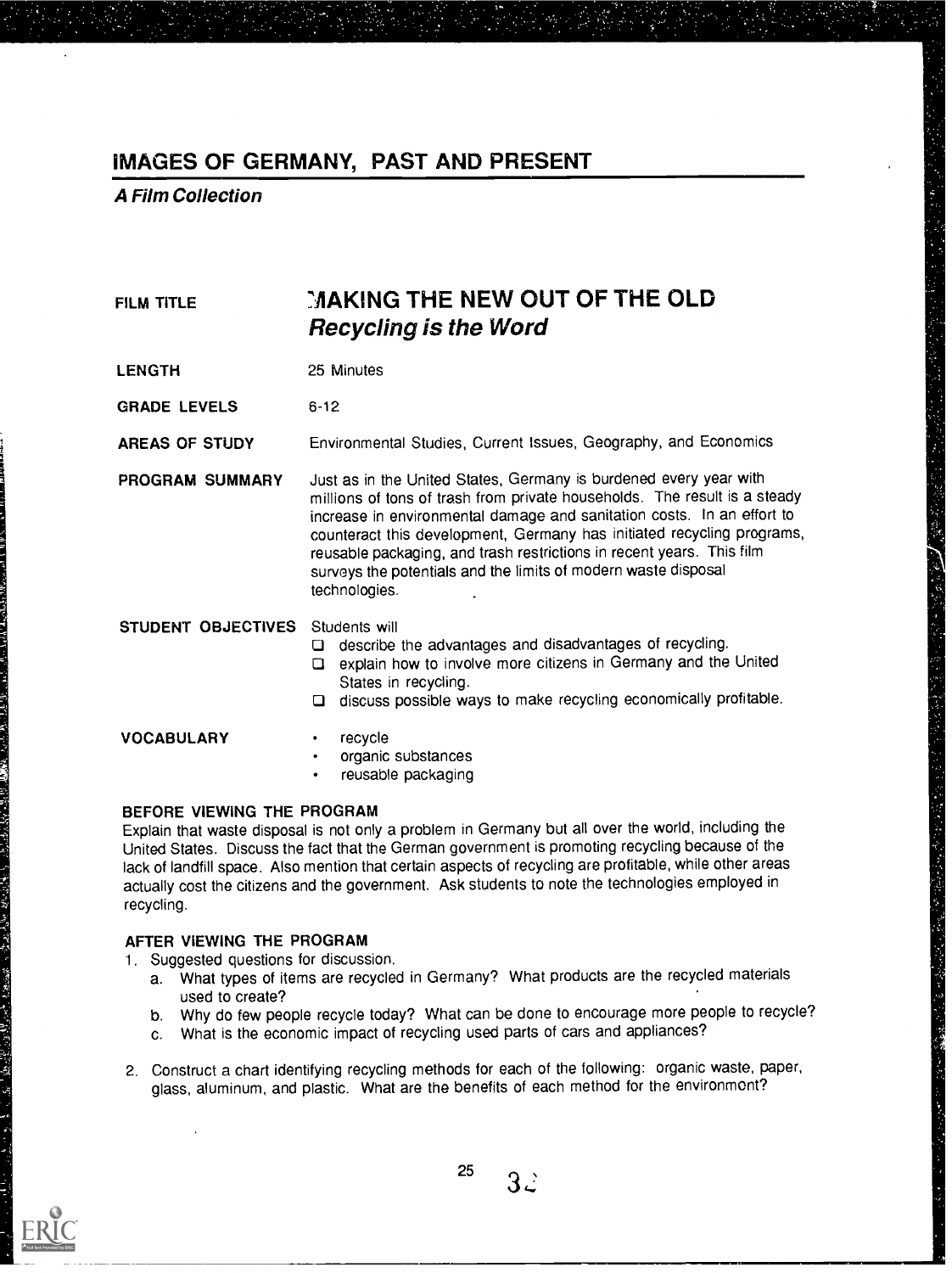### A Film Collection

- 3. Compare recycling programs in Germany with the recycling program in your community.
- 4. Divide the class into groups of four or five students. Have each group design a recycling program for their community that is both efficient and cost effective. Have each group of students present its plan to the county commission (another group of students). Have the students write letters to the county commission, planning commission, or city council to explain their proposal.

![](_page_32_Picture_4.jpeg)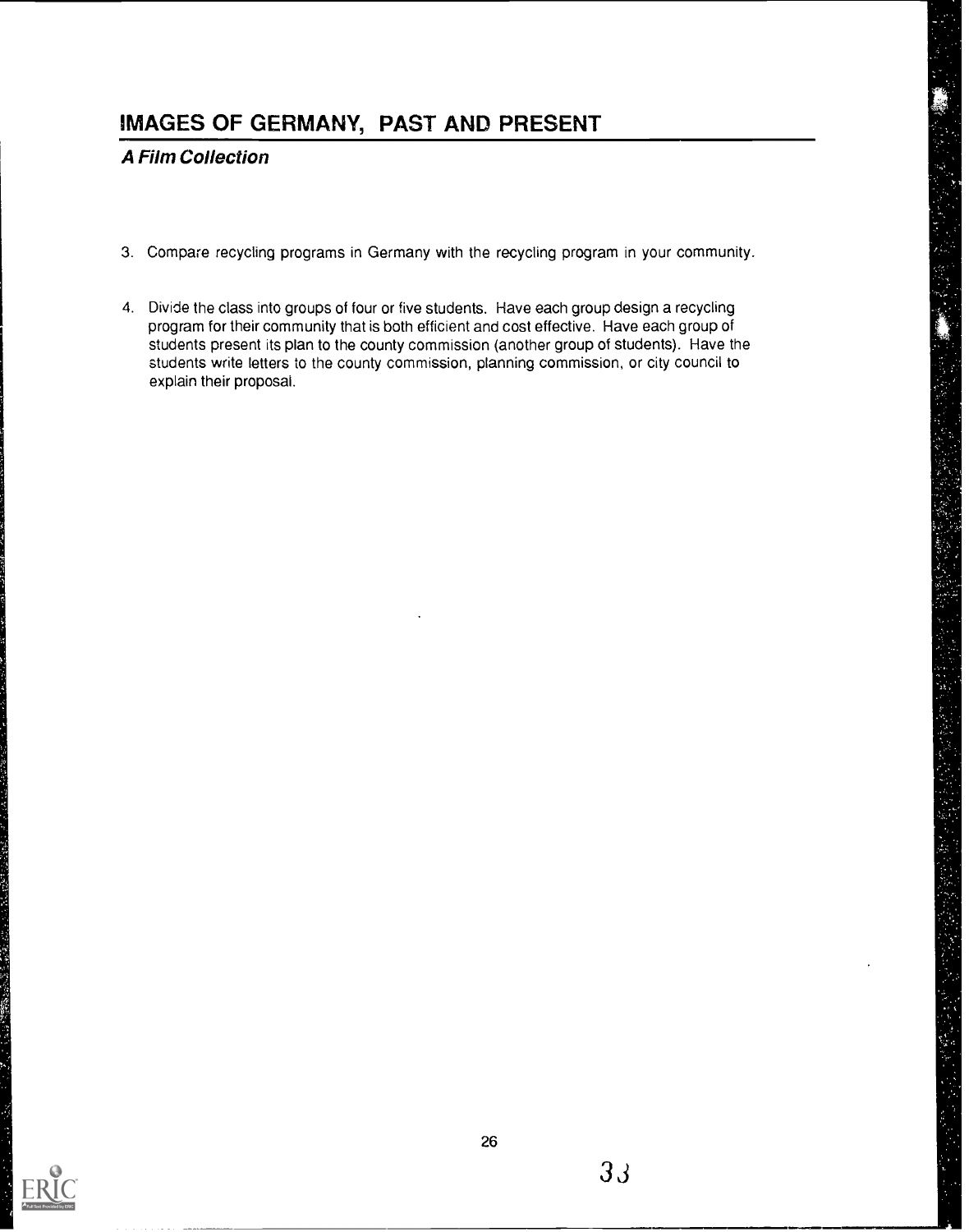### A Film Collection

### FILM TITLE **FROM SEA TO PAINTED SEA** The German Expressionist Emil Nolde

LENGTH 30 minutes

GRADE LEVELS 9-12

AREAS OF STUDY Geography, Visual Arts Comprehensive I, Art History and Criticism, **Painting** 

PROGRAM SUMMARY From Sea to Painted Sea presents major influences on events in the life of German Expressionist painter Emil Nolde. Born in 1867, Nolde was apprenticed to a woodcarver who expected his students to become accomplished draftsmen in reproducing traditional furniture carving. Feeling stifled by this environment, Nolde settled in Berlin documenting the night life of caberet audiences. Gradually his paintings evidenced an expression of inner feelings characterized by a lack of detail - a stylistic aspect of German Expressionism. The program presents the Nolde Museum where the artist resided in the latter years of his life removed from the Nazi regime and its censorship.

#### STUDENT OBJECTIVES Students will

- $\Box$  discuss the term *German Expressionism* and its relationship tc Nolde's painting.
- identify and discuss influences on Nolde's development as an artist.
- $\Box$  describe the subjects and themes of Nolde's paintings.

- VOCABULARY · artistic freedom
	- German Expressionism
	- stylistic characteristics

#### BEFORE VIEWING THE PROGRAM

Discuss with the students the term artistic freedom and its importance to the artist's creativity and productivity. Explain to students that Nolde was attracted to Berlin, a city known as a cultural center that attracted artists, writers and film makers from the beginning of the 20th century until World War II. In Berlin, he was able to express his own ideas in a very personal style of art.

Introduce the term German Expressionism as an artistic style used to express inner feelings characterized by a lack of detail, a provocative use of the human figure, and in Berlin, to express a state of suffering and alienation brought on by the urban experience - the first real urban art. Using slides and/or art reproductions, show examples of artists whose artwork represent the stylistic characteristics of expressionism (Ernst Ludwig Kirchner, Ludwig Meidner, Max Liebermann).

![](_page_33_Picture_18.jpeg)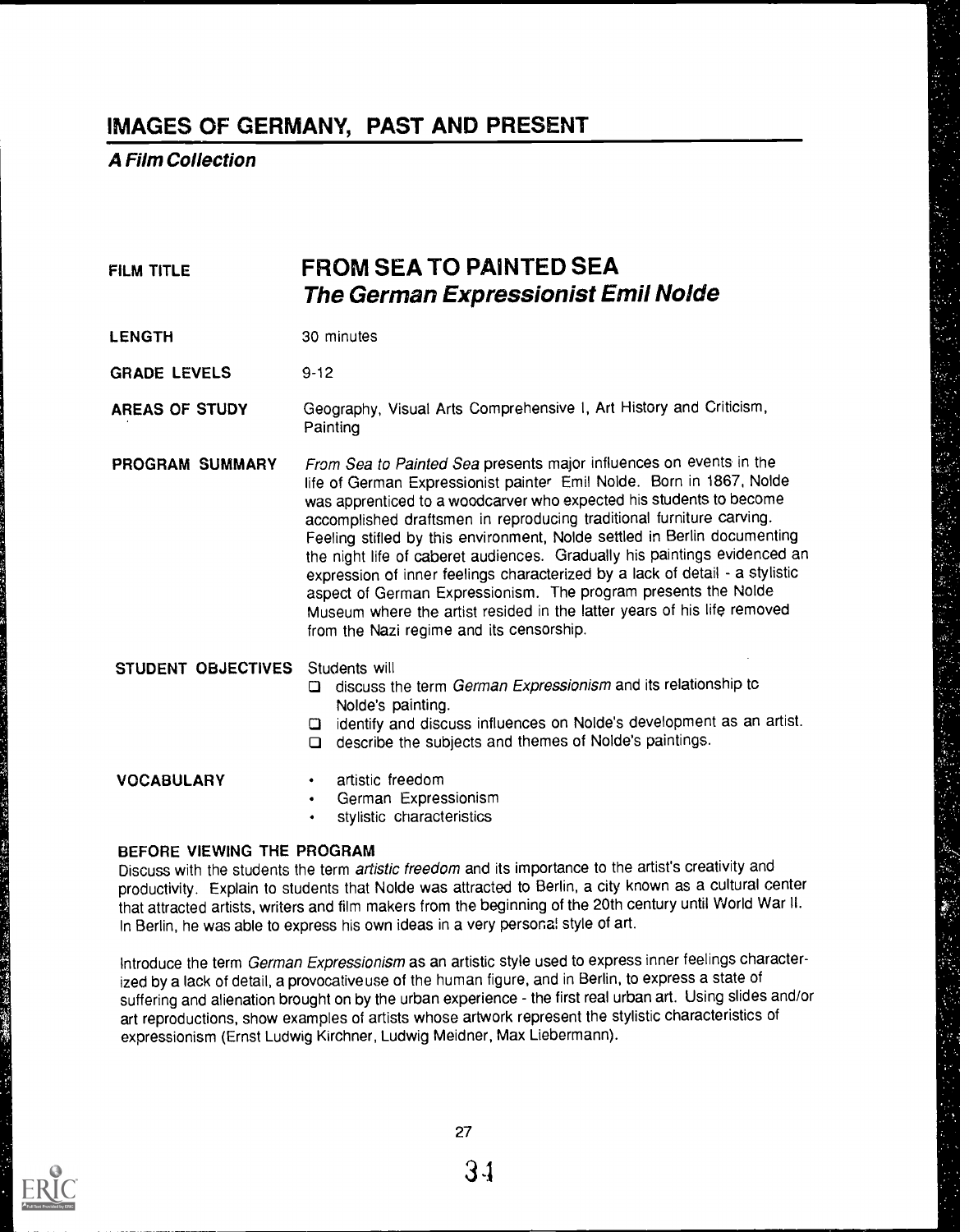### A Film Collection

#### AFTER VIEWING THE PROGRAM

- 1. Below are significant events happening during Nolde's lifetime. Discuss the influences of these events on Nolde's life and his artistic work.
	- 1870 German industrial expansion
		- German Renaissance style
	- 1902 Life in Berlin
	- 1933 1939 Nazi regime
- 2. Emil Nolde fled Berlin due to censorship of the Nazis. The Nazis wanted to underscore the significance of what they thought was great by comparing it to what they considered to be worthless and degenerate in contemporary German art. Discuss the question, "Should there be censorship of art?" Research recent censorship issues as related to the arts, such as the National Endowment for the Arts and its grant program, collections within school libraries, and television and music/video productions. Select a censorship issue and divide the class into two groups. One group will develop an argument in favor of censorship, while the other group develops an argument against censorship.
- 3. Show the video, Memories of Käthe Kollwitz. Lead the students to use the chart below to compare and contrast the life and artworks of Emil Nolde and Kathe Kollwitz.

| <b>Artists</b>    | <b>Subjects</b><br>of Art | <b>Themes</b><br>of Art | <b>Style</b><br>of Art | <b>Significant Events in Each</b><br><b>Artist's Life</b> |
|-------------------|---------------------------|-------------------------|------------------------|-----------------------------------------------------------|
| Emil<br>Nolde     |                           |                         |                        |                                                           |
| Käthe<br>Kollwitz |                           |                         |                        |                                                           |
|                   |                           |                         |                        |                                                           |

부장 공동을 살 속을 찾아 보장

人名英格兰人姓氏英格兰人姓氏

网络一种大型的 医心脏病 计图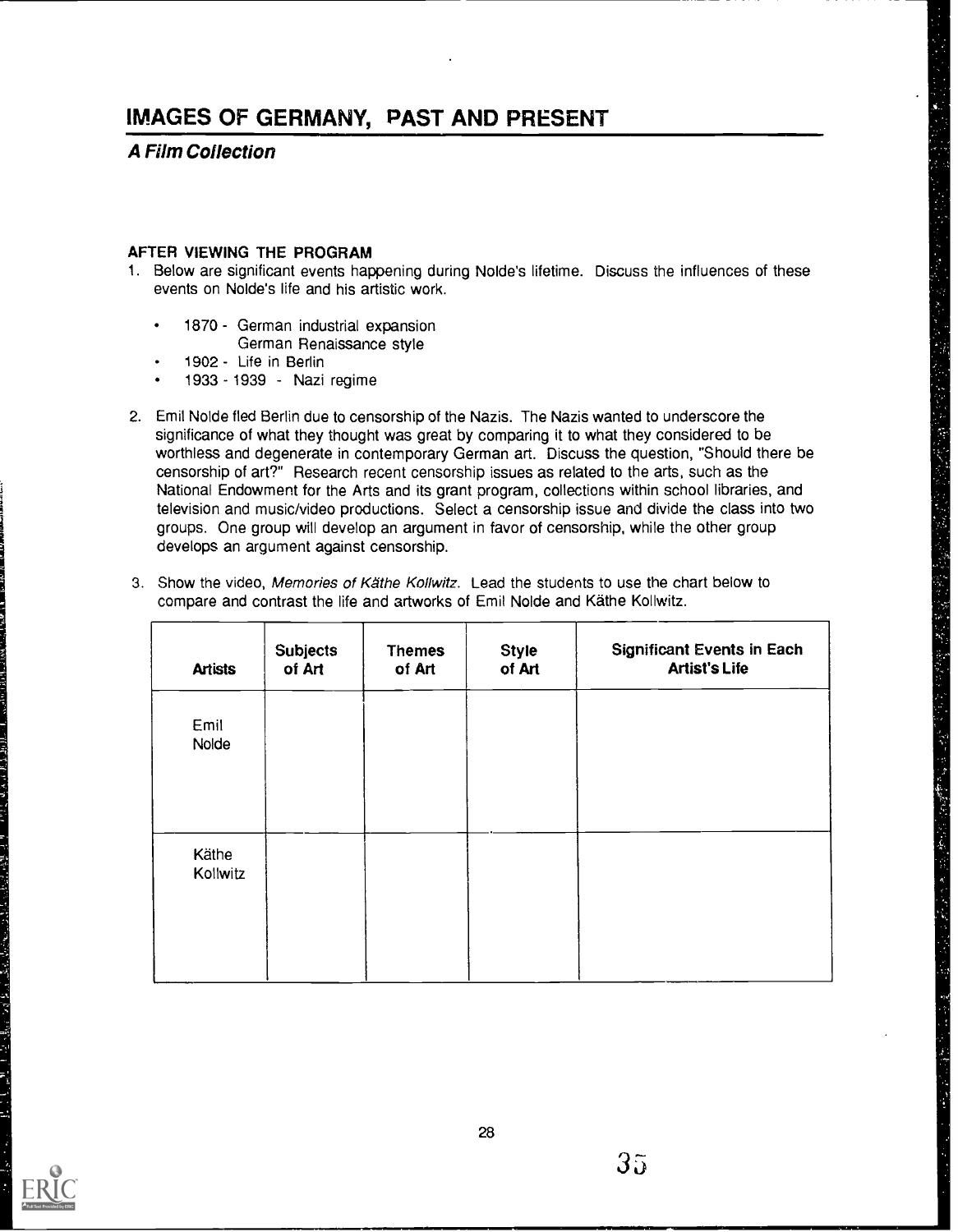### A Film Collection

### FILM TITLE **WHITE GOLD** Porcelain From Meissen

LENGTH 30 Minutes

GRADE LEVELS 9-12

AREAS OF STUDY Economics, Visual Arts I, Ceramics I

PROGRAM SUMMARY During the 18th century, Augustus The Strong of Saxony held Bottger as his prisoner with the order to develop white gold. Böttger used white kaolin or clay from a kaolin pit in Meissen and developed a formula that produced a clay body equivalent to Chinese porcelain which was considered of exceptional quality. With the production of Meissen ceramics, the king's wealth was assured. Today, a Meissen piece is still identified by its 1725 registered trademark--two, diagonallycrossed blue swords--and is esteemed throughout the world for its beauty and superb craftsmanship. The production progress, management concerns, training program, and economic factors are presented pointing out the differences and similarities between the Meissen factory prior to and after Germany's unification.

#### STUDENT OBJECTIVES Students will

- discuss Meissen pottery from a historical and cultural viewpoint.
- identify and discuss the economic factors influencing the supply and demand of Meissen ceramic works.

 $\mathbf{v}$ 

 $\Box$  describe and respond to the visual qualities of Meissen ceramics and their place in the world of art.

#### VOCABULARY · Meissen

- 
- ceramics
- kilns
- Saxony
- Augustus the Strong

#### BEFORE VIEWING THE PROGRAM

On a map of unified Germany, identify the state of Saxony and the city of Meissen. Point out where the previous borders existed between East and West Germany. Explain to students that the state of Georgia is a leading United States exporter of kaolin. Identify the geographical area in Georgia in which the kaolin pits are located. Have the students name several uses of kaolin.

Have the students view selected examples of ceramic works created by artists/artisans in the United States. Have the students bring in examples of ceramic pottery used in their homes.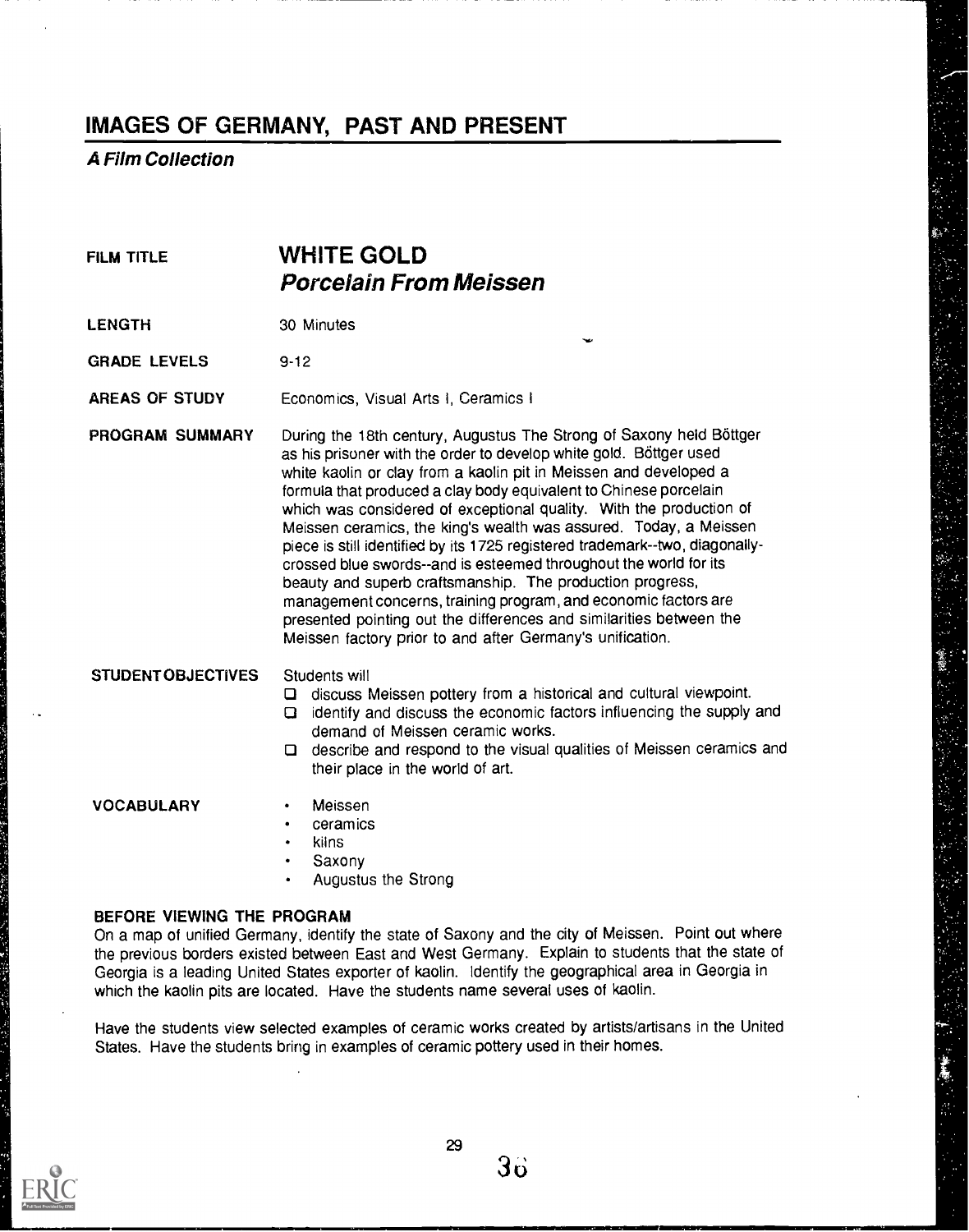### A Film Collection

#### AFTER VIEWING THE PROGRAM

- 1. As a group, have students design a flow chart illustrating the processes for creating and producing Meissen ceramics.
- 2. Divide the class into two groups of students. Ask group one to identify how the Meissen factory was founded and operated prior to the unification of Germany. Ask group two to identify how the Meissen factory operates today after the unification of Germany. Have a student spokesperson from each group present the information for comparison and discussion.
- 3. The Meissen ceramic works are collected throughout the world for their aesthetic merit as well as for investment purposes. Give several reasons for their excellent value.
- 4. Have the students view examples (slides, actual objects, reproductions in books and magazines) of ceramic artworks from other past and contemporary cultures. Discuss how each work reflects specific concerns and purpose of the artist(s) and the culture in which it was created. As a group, have the students develop a list of criteria for judging ceramic works as important and valuable, such as quality craftsmanship, rarity, beauty, sacred objects, and historical significance. Using the criteria, have the students evaluate several ceramic examples.

![](_page_36_Picture_7.jpeg)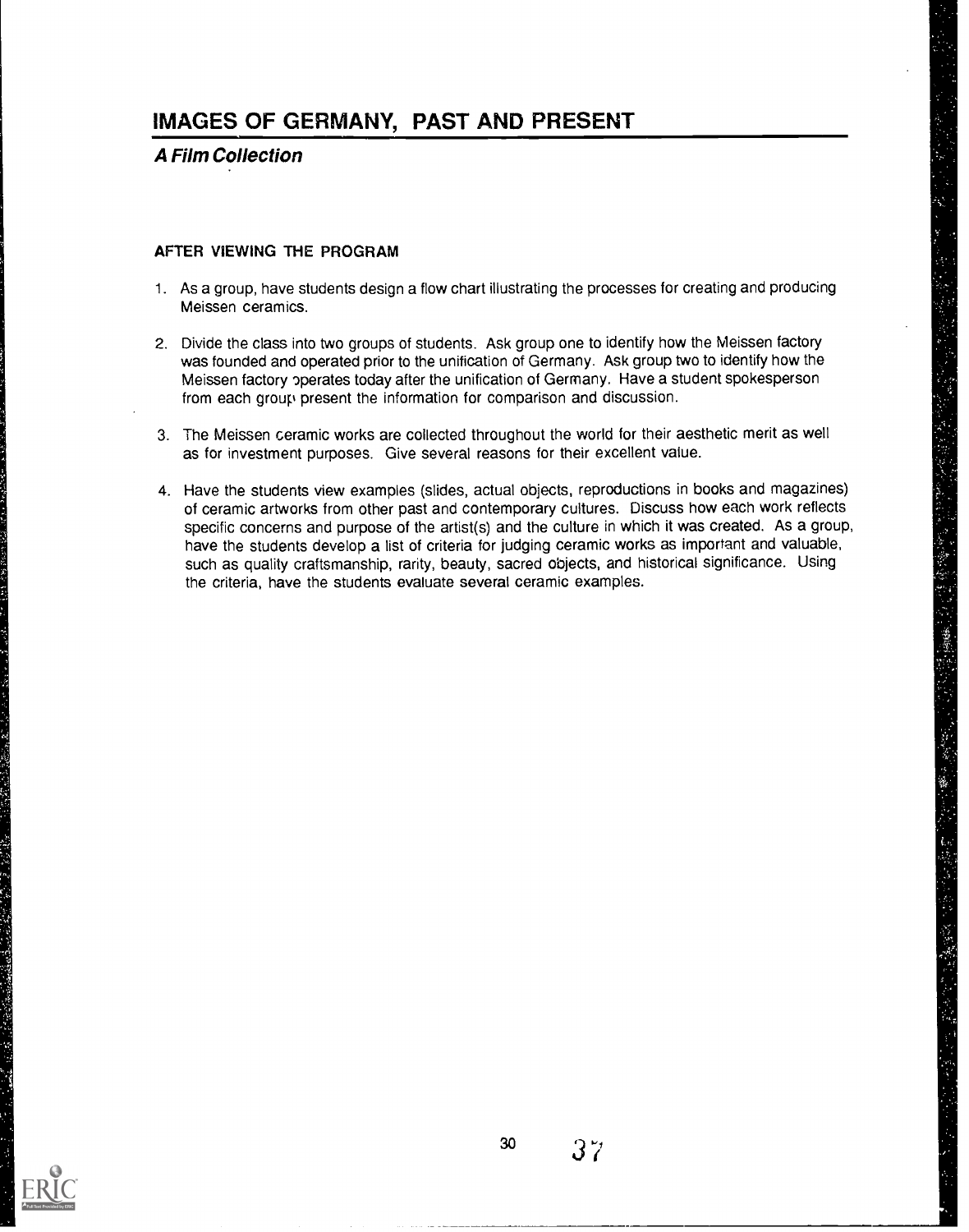A Film Collection

### FILM TITLE **CARL FABERGE** The Man with the Gold Hands

LENGTH 30 Minutes

GRADE LEVELS 9-12

AREAS OF STUDY World History, Government, Arts History, Crafts

PROGRAM SUMMARY During the late nineteenth century and early twentieth century, Carl Faberge was a famous goldsmith during the opulent days of Czarist Russia and its rulers, Alexander II and Nicholas II. All gifts received and given by the royal family were made by Faberge, resulting in numerous clients throughout all the world. Faberge's childhood was spent in Dresden, Germany, and later he trained as a goldsmith in Frankfurt. In 1870 Faberge returned home to St. Petersburg to take over his father's goldsmith business. By 1900 he employed 500 workers, but only Faberge created the designs. With the outbreak of the Russian Revolution, an abrupt end to his business resulted. His jewelry and other creations were considered the "play things of the rich" by the ruling socialist government. Many of Faberge's objects, especially the imperial eggs, are found today in American collections, such as the Forbes magazine collection. Today, only a company located in Provita Haus, Germany, is allowed to reproduce the Faberge decorative arts.

STUDENT OBJECTIVES Students will

compare and contrast the government of Russia before and after the Russian Revolution in 1917.

Y

- describe the function of Faberge's decorative arts objects that were created for the royal families.
- identify and discuss Faberge's design influences.

VOCABULARY · goldsmith

- 
- decorative arts
- imperial eggs
- **Czarist**
- Czar and Czarina
- St. Petersburg

### BEFORE VIEWING THE PROGRAM

Explain to students that decorative arts objects have been created by artists throughout the world to serve different functions, such as objects of beauty, utilitarian purposes, religious icons, and status symbols. Talk about the opulence of Czarist Russia and the royal families' lifestyle in St. Petersburg - its festivities, clothing, architecture, interior design and its art collections. Review the events which led to the Russian Revolution. Contrast the changes in Russia after the revolution - its rule and the lifestyle of its citizens.

![](_page_37_Picture_20.jpeg)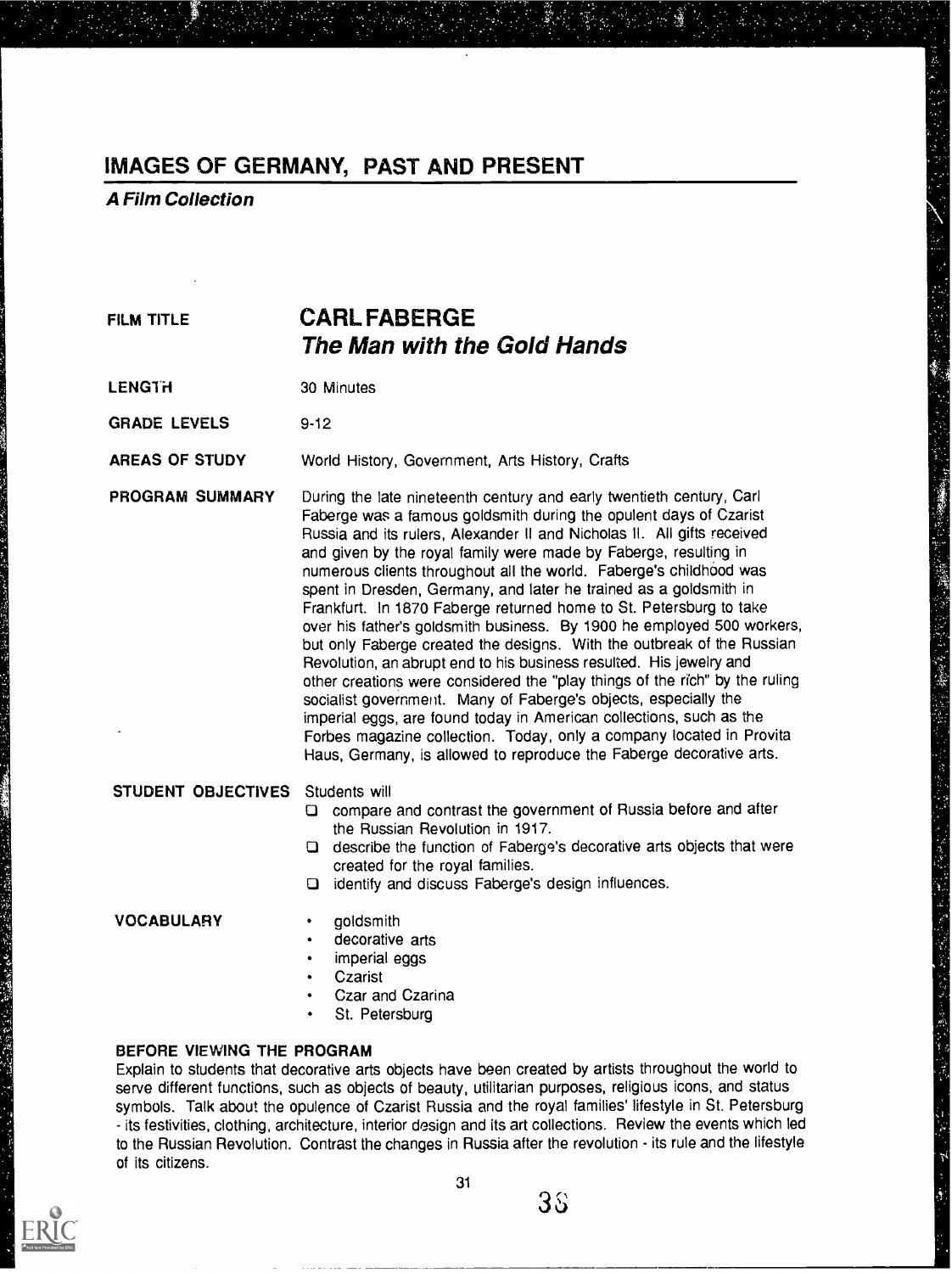### A Film Collection

#### AFTER VIEWING THE PROGRAM

1. List the types of decorative arts created by Faberge. Pause the video to look more carefully at each artwork. Have students conduct research on similar examples of decorative arts objects made in the United States from Colonial times until the present. Extend this research to discover similar decorative arts objects that have been created for rulers and heads of state of past and contemporary societies in other world cultures.

2. Select several examples of Faberge's decorative arts objects presented in the film. From the list below, select and discuss the function(s) or specific purposes for which the artworks were created. Have the students name examples of decorative arts objects created for the Office of President of the United States that a) communicate social position, (b) are personal adornments and 3) serve as symbols of political institutions, beliefs or affiliation.

#### Starter List of Function in Art

- Symbols of belief
- Symbols of affiliation
- Communication of social position Symbols of office or profession Symbols of status Symbols of power Symbols of rank
- Personal function Adornment **Mourning Celebration** Emotional expression **Utensils Habitation**
- Maintenance of political institutions
	- Symbols of nationhood (flags, emblems) Symbols of power Symbols of political parties or doctrine Symbols of labor unions Symbols of heroism
- Social movements and social criticism Symbols of social movements, for example, ecology and peace Political cartoons

![](_page_38_Picture_13.jpeg)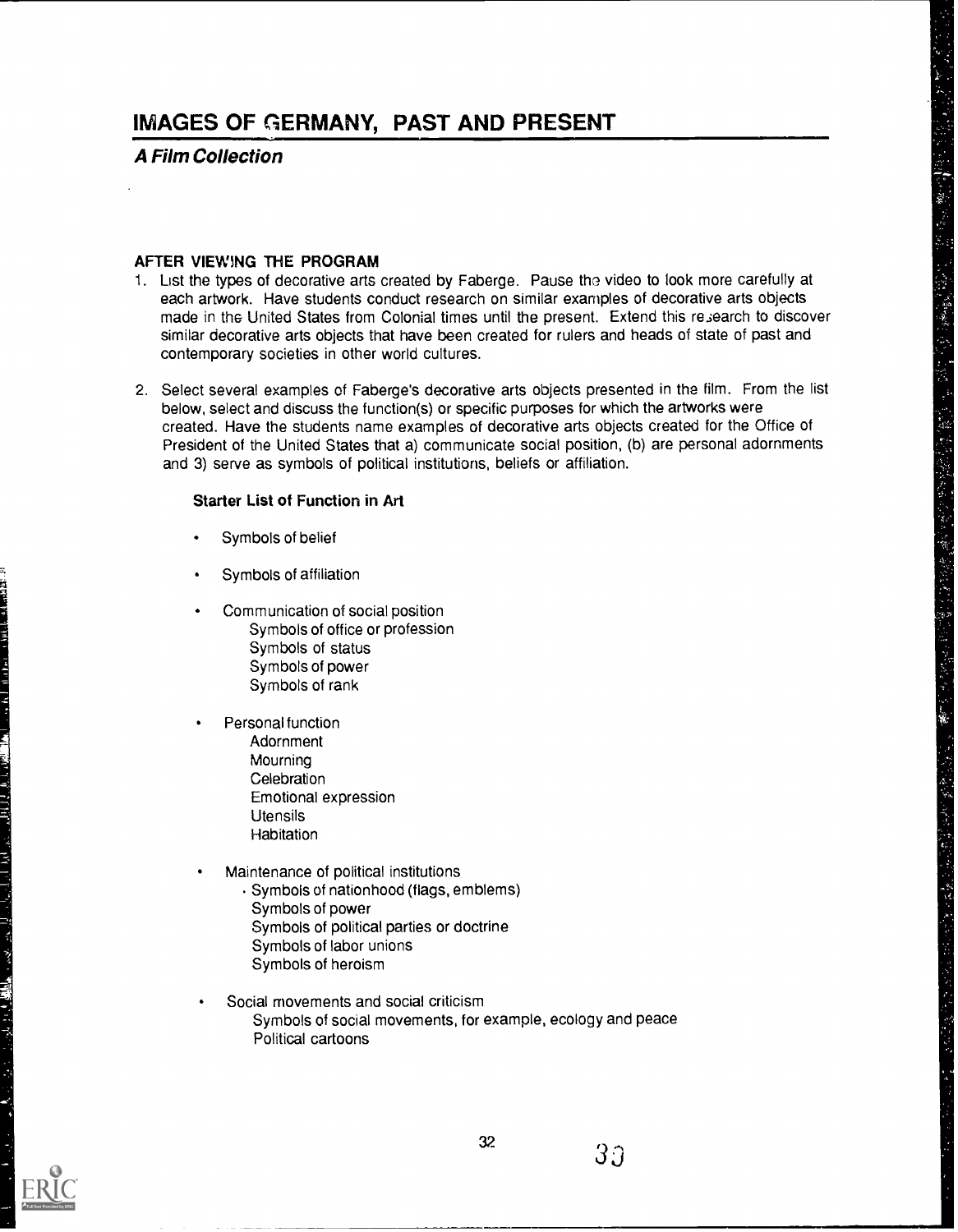A Film Collection

FILM TITLE **MEMORIES OF KATHE KOLLWITZ** 

LENGTH 30 Minutes

GRADE LEVELS 9-12

AREAS OF STUDY World History, Art History and Criticism, Drawing I, Graphics I

PROGRAM SUMMARY With narration by her granddaughter, the life of Kathe Kollwitz is revealed highlighting her major accomplishments in drawing, graphics and sculpture during the twentieth century. Characterized as a German Expressionist, he, heartfelt desire was to help people through her artwork by illustrating people as victims of social misery, injustice and death. In 1914, Kollwitz was the only woman ever nominated to the Prussian Cabinet of Arts and was a member of the Berlin Successionists movement. During 1933-35 the rise of Nazism, edicts from the Reichstag led to her resignation as a professor at the state arts academy and to the removal of her artwork from a national exhibition. In 1943 she left Berlin settling near Dresden, Germany, until her death in 1945 at 77 years of age.

#### STUDENT OBJECTIVES Students will

- identify and discuss how Kathe Kollwitz's artworks reflect the social and politica! issues affecting German citizens during the first 40 years of the twentieth century.
- describe the major characteristics of Kathe Kollwitz's art style and those of the Berlin Successionists.

- VOCABULARY German Expressionism
	- Berlin Succession
	- graphic arts
	- lithography
	- Reichstag
	- Nazism

#### BEFORE VIEWING THE PROGRAM

Briefly describe to the students the social and political climate of Germany during the first forty years of the twentieth century. The following developments should be highlighted - continuation of industrial and economic development, housing shortages, emergence of abstraction and dadism in art, World War I, The Third Reich, World War II and a divided Germany.

Explain to the students that during the latter part of the nineteenth century, Berlin's unparallelled growth attracted intellectuals from other parts of the world who took an active part in the cultural happenings of the city. A major influence was the Norwegian painter, Edvard Munch, who had been invited to exhibit his work by a local arts association. The association had not expected Munch's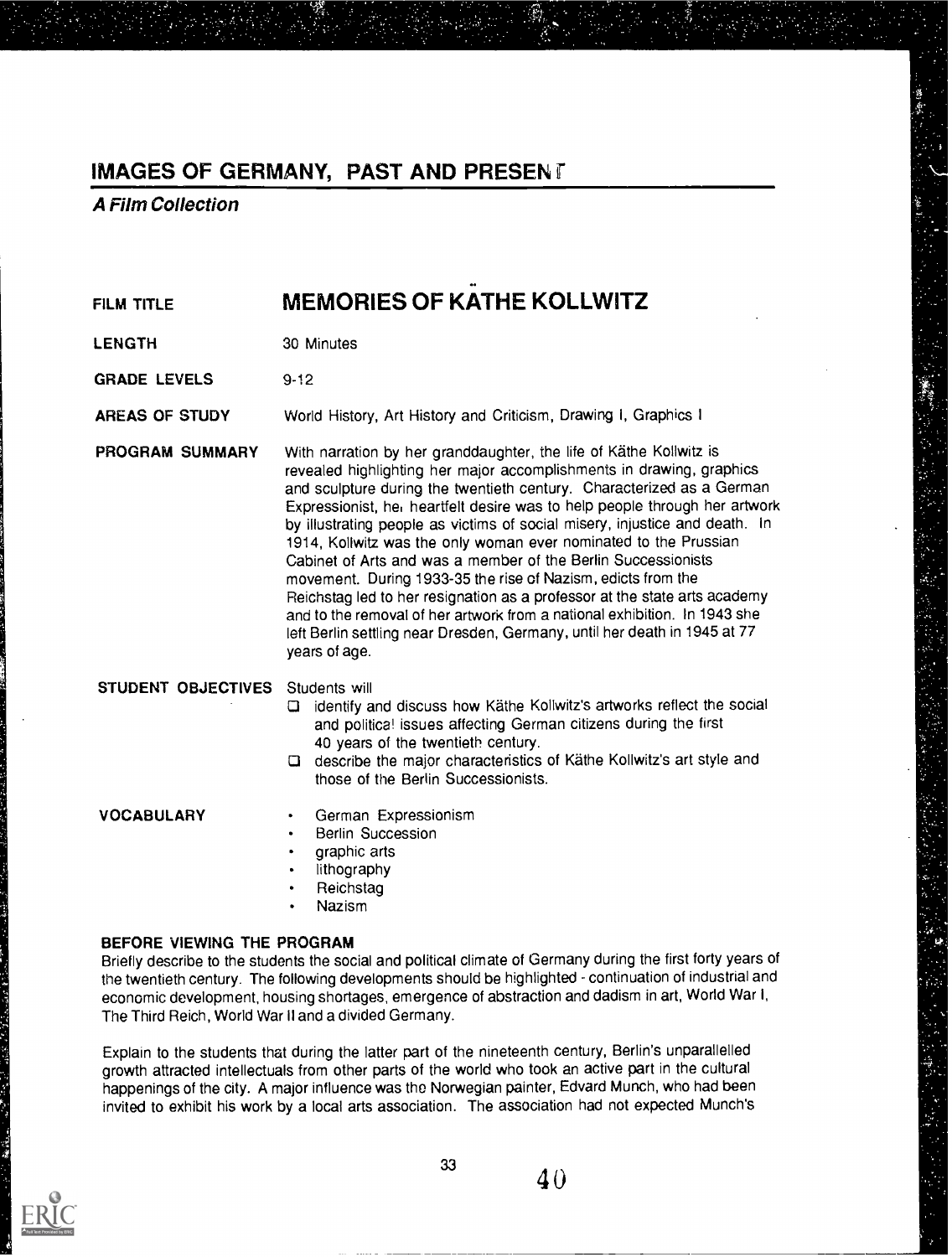### A Film Collection

work to be so challenging to their artistic standards or so offensive to the public. The art association voted to close the Munch exhibition. The incident was covered extensively by the press. Those opposed to the exhibition closing formed a new association which became the Berlin Secession a few years later. Käthe Kollwitz was a member of this group.

#### AFTER VIEWING THE PROGRAM

- 1. Have the students discuss Kollwitz's artworks. Pause the video on one work and lead the students through discussion of the work's subjects and themes. Explain to the students that Kollwitz was a German Expressionist artist because she used human figures to express their state of suffering, despair and inner feelings. Talk about photo journalists, especially war correspondents. Have the students collect examples of the works of photojournalists photographs in magazines, newspapers, and books--that may be catagorized as expressionistic. Ask each student to write a descriptive paragraph of the picture including the emotional feelings it evokes in a viewer. Have the students share their photograph and writing with the class.
- 2. Artistic freedom was denied many German artists during the Third Reich. Their works could not be publicly displayed because most well-known German artists did not and would not produce art that served as propaganda for the state. List other freedoms that were restricted or denied the German citizens during the Nazi regime.
- 3. Display an art reproduction of Dorothea Lange's photograph, Migrant Mother, a portrait of a starving mother and her children. This photograph captures the hopelessness and despair of 'a mother and child during the Great Depression of the 1930s in the United States. Lange was a photo essayist, who developed collections of photographs that together make a statement about the human condition. Compare this artwork with Kathe Kollwitz's artworks, especially Death, a portfolio of lithographs on paper (Berlinische Galerie, Berlin), and her artworks with the theme, mother and child.

![](_page_40_Picture_7.jpeg)